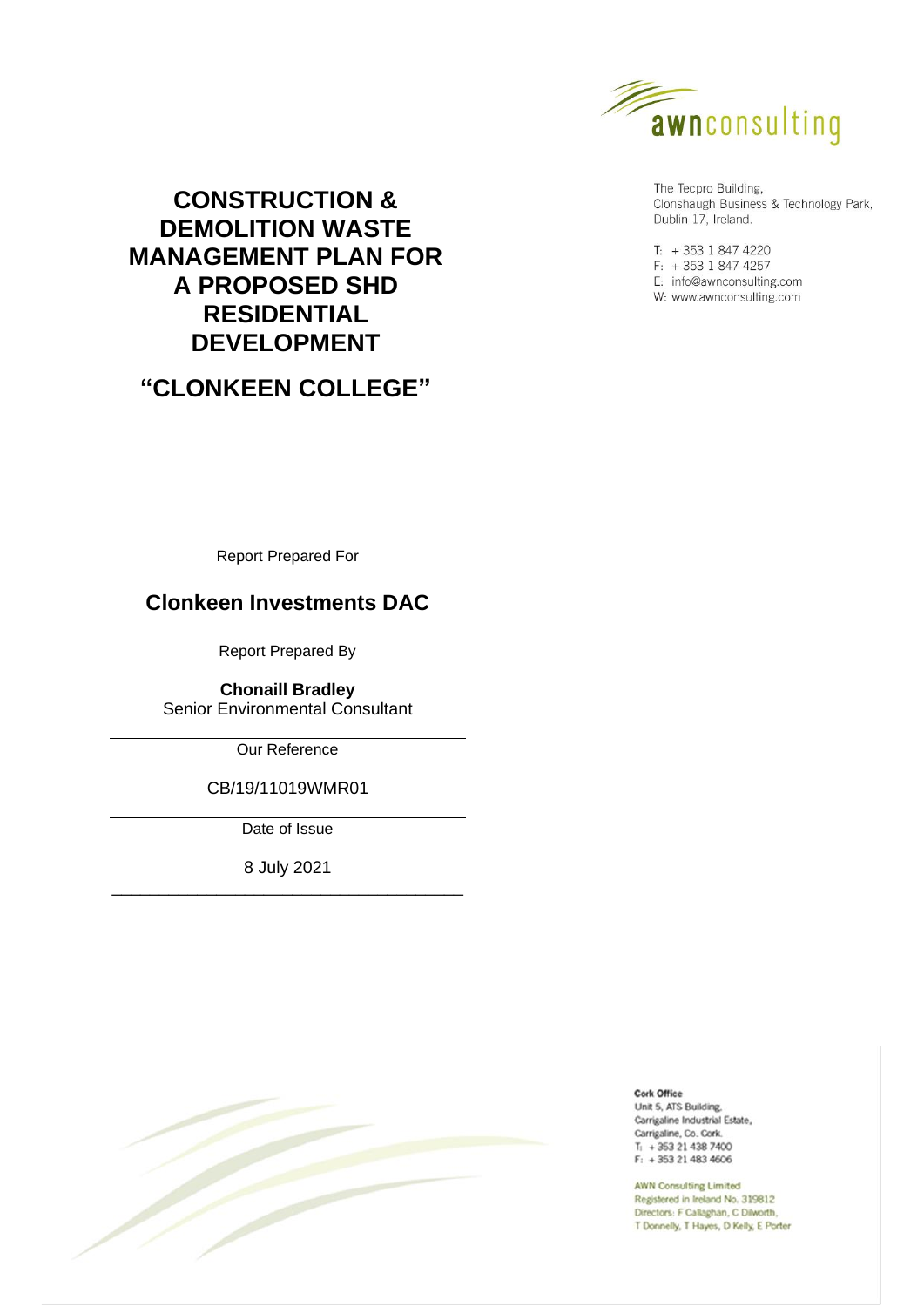# **Document History**

| <b>Document Reference</b> |                      | Original Issue Date |                          |  |  |
|---------------------------|----------------------|---------------------|--------------------------|--|--|
| CB/19/11019WMR01          |                      | 8 July 2021         |                          |  |  |
| <b>Revision Level</b>     | <b>Revision Date</b> |                     | <b>Sections Affected</b> |  |  |
|                           |                      |                     |                          |  |  |
|                           |                      |                     |                          |  |  |
|                           |                      |                     |                          |  |  |
|                           |                      |                     |                          |  |  |
|                           |                      |                     |                          |  |  |
|                           |                      |                     |                          |  |  |
|                           |                      |                     |                          |  |  |
|                           |                      |                     |                          |  |  |
|                           |                      |                     |                          |  |  |

# **Record of Approval**

| Details   | Written by                      | Approved by      |
|-----------|---------------------------------|------------------|
| Signature |                                 |                  |
| Name      | <b>Chonaill Bradley</b>         | Fergal Callaghan |
| Title     | Senior Environmental Consultant | Director         |
| Date      | 8 July 2021                     | 8 July 2021      |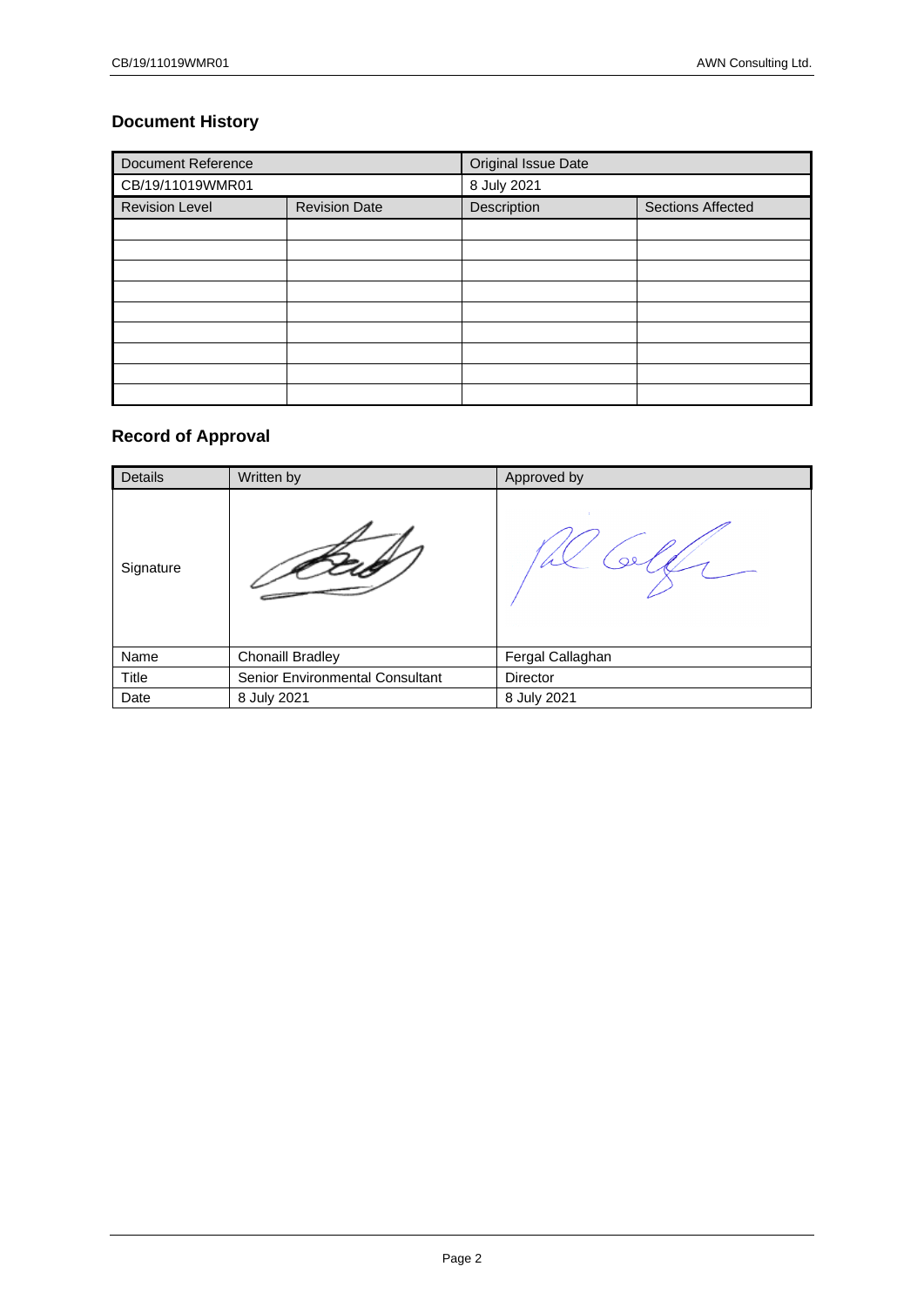# **CONTENTS Page**

| 1.0  |     | <b>INTRODUCTION</b>                                              |                 |  |
|------|-----|------------------------------------------------------------------|-----------------|--|
| 2.0  |     | <b>CONSTRUCTION &amp; DEMOLITION WASTE MANAGEMENT IN IRELAND</b> | 4               |  |
|      | 2.1 | <b>National Level</b>                                            | 4               |  |
|      | 2.2 | <b>Regional Level</b>                                            | 5               |  |
|      | 2.3 | Legislative Requirements                                         | 6               |  |
|      | 2.4 | <b>Local Authority Guidelines</b>                                | $\overline{7}$  |  |
| 3.0  |     | DESCRIPTION OF THE PROJECT                                       | 8               |  |
|      | 3.1 | Location, Size and Scale of the Development                      | 8               |  |
|      | 3.2 | Details of the Non-Hazardous Wastes to be produced               | 9               |  |
|      | 3.3 | Potential Hazardous Wastes to be produced                        | 9               |  |
|      | 3.4 | Main C&D Waste Categories                                        | 11              |  |
| 4.0  |     | <b>WASTE MANAGEMENT</b>                                          | 12              |  |
|      | 4.1 | <b>Demolition Waste Generation</b>                               | 12              |  |
|      | 4.2 | <b>Construction Waste Generation</b>                             | 12 <sup>2</sup> |  |
|      | 4.3 | Proposed Waste Management Options                                | 13              |  |
|      | 4.4 | Tracking and Documentation Procedures for Off-Site Waste         | 16              |  |
| 5.0  |     | ESTIMATED COST OF WASTE MANAGEMENT                               | 16              |  |
|      | 5.1 | Reuse                                                            | 16              |  |
|      | 5.2 | Recycling                                                        | 17              |  |
|      | 5.3 | Disposal                                                         | 17              |  |
| 6.0  |     | <b>TRAINING PROVISIONS</b>                                       | 17              |  |
|      | 6.1 | Waste Manager Training and Responsibilities                      | 17              |  |
|      | 6.2 | <b>Site Crew Training</b>                                        | 17              |  |
| 7.0  |     | <b>DEMOLITION PROCEDURES</b>                                     | 18              |  |
| 8.0  |     | <b>RECORD KEEPING</b>                                            | 18              |  |
| 9.0  |     | OUTLINE WASTE AUDIT PROCEDURE                                    | 19              |  |
|      | 9.1 | <b>Responsibility for Waste Audit</b>                            | 19              |  |
|      | 9.2 | Review of Records and Identification of Corrective Actions       | 19              |  |
| 10.0 |     | <b>CONSULTATION WITH RELEVANT BODIES</b>                         | 19              |  |
|      |     | 10.1 Local Authority                                             | 19              |  |
|      |     | 10.2 Recycling/Salvage Companies                                 | 20              |  |
| 11.0 |     | <b>REFERENCES</b>                                                | 21              |  |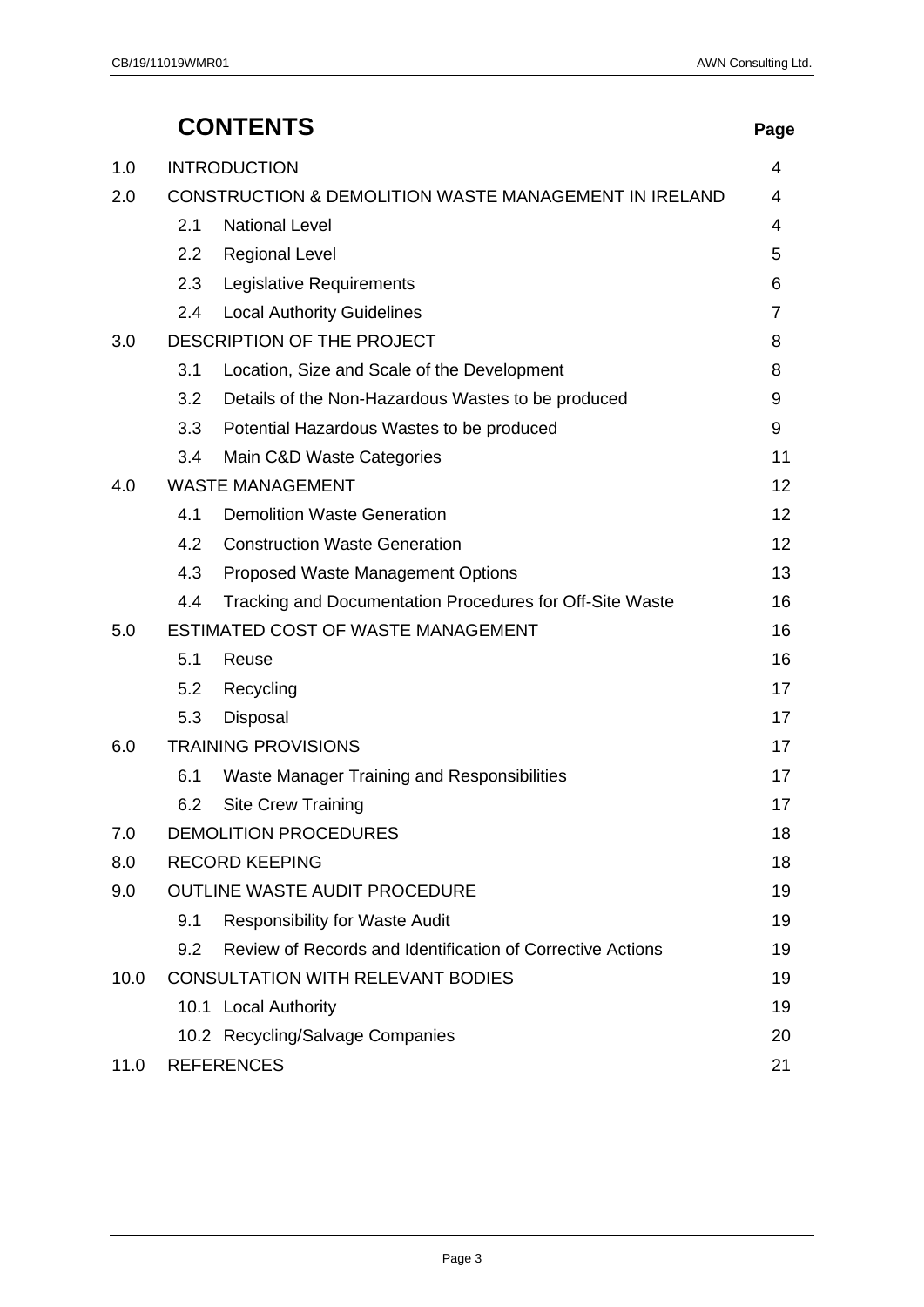## <span id="page-3-0"></span>**1.0 INTRODUCTION**

AWN Consulting Ltd. (AWN) has prepared this Construction & Demolition Waste Management Plan (C&D WMP) on behalf of Clonkeen Investments DAC. The proposed development consists of the demolition of the existing office building and associated hardstanding onsite and the construction 299 residential units and a childcare facility along with communal residential facilities, public space landscaping and all associated development works, on lands located at Lands Adjoining Clonkeen College, Clonkeen Road, Blackrock, Co. Dublin.

The purpose of this plan is to provide information necessary to ensure that the management of construction and demolition (C&D) waste at the site is undertaken in accordance with current legal and industry standards including the *Waste*  Management Acts 1996 - 2011 and associated Regulations <sup>1</sup>, Protection of the Environment Act 2003 as amended <sup>2</sup>, Litter Pollution Act 1997 as amended <sup>3</sup> and the *Eastern-Midlands Region Waste Management Plan 2015 – 2021* <sup>4</sup> . In particular, this plan aims to ensure maximum recycling, reuse and recovery of waste with diversion from landfill, wherever possible. It also seeks to provide guidance on the appropriate collection and transport of waste from the site to prevent issues associated with litter or more serious environmental pollution (e.g. contamination of soil and/or water).

This C&D WMP includes information on the legal and policy framework for C&D waste management in Ireland, estimates of the type and quantity of C&D waste to be generated by the proposed development and makes recommendations for management of different waste streams. The C&D WMP should be viewed as a live document that will be update by the site construction contractor as and when changing site conditions require it to do so.

## <span id="page-3-1"></span>**2.0 CONSTRUCTION & DEMOLITION WASTE MANAGEMENT IN IRELAND**

## <span id="page-3-2"></span>**2.1 National Level**

The Irish Government issued a policy statement in September 1998 known as *'Changing Our Ways'* <sup>5</sup> , which identified objectives for the prevention, minimisation, reuse, recycling, recovery and disposal of waste in Ireland. The target for C&D waste in this report was to recycle at least 50% of C&D waste within a five year period (by 2003), with a progressive increase to at least 85% over fifteen years (i.e. 2013).

In response to the *Changing Our Ways* report, a task force (Task Force B4) representing the waste sector of the already established Forum for the Construction Industry, released a report entitled '*Recycling of Construction and Demolition Waste'* <sup>6</sup>concerning the development and implementation of a voluntary construction industry programme to meet the Government's objectives for the recovery of C&D waste.

In September 2020 the government released a new national policy document outlining a new action plan for Ireland and it's waste to cover the period of 2020-2025. This plan 'A Waste Action Plan for a Circular Economy'  $^7$ , was prepared in response to the 'European Green Deal' which sets a roadmap for a transition to a new economy, where climate and environmental challenges are turned into opportunities. Replacing the previous national waste management plan "A Resource Opportunity" (2012).

It aims to fulfil the commitment in the Programme for Government to publish and start implementing a new National Waste Action Plan. It is intended that this new national waste policy will inform and give direction to waste planning and management in Ireland over the coming years. It will be followed later this year by an All of Government Circular Economy Strategy. The policy document shifts focus away from waste disposal and moves it back up the production chain. To support the policy, regulation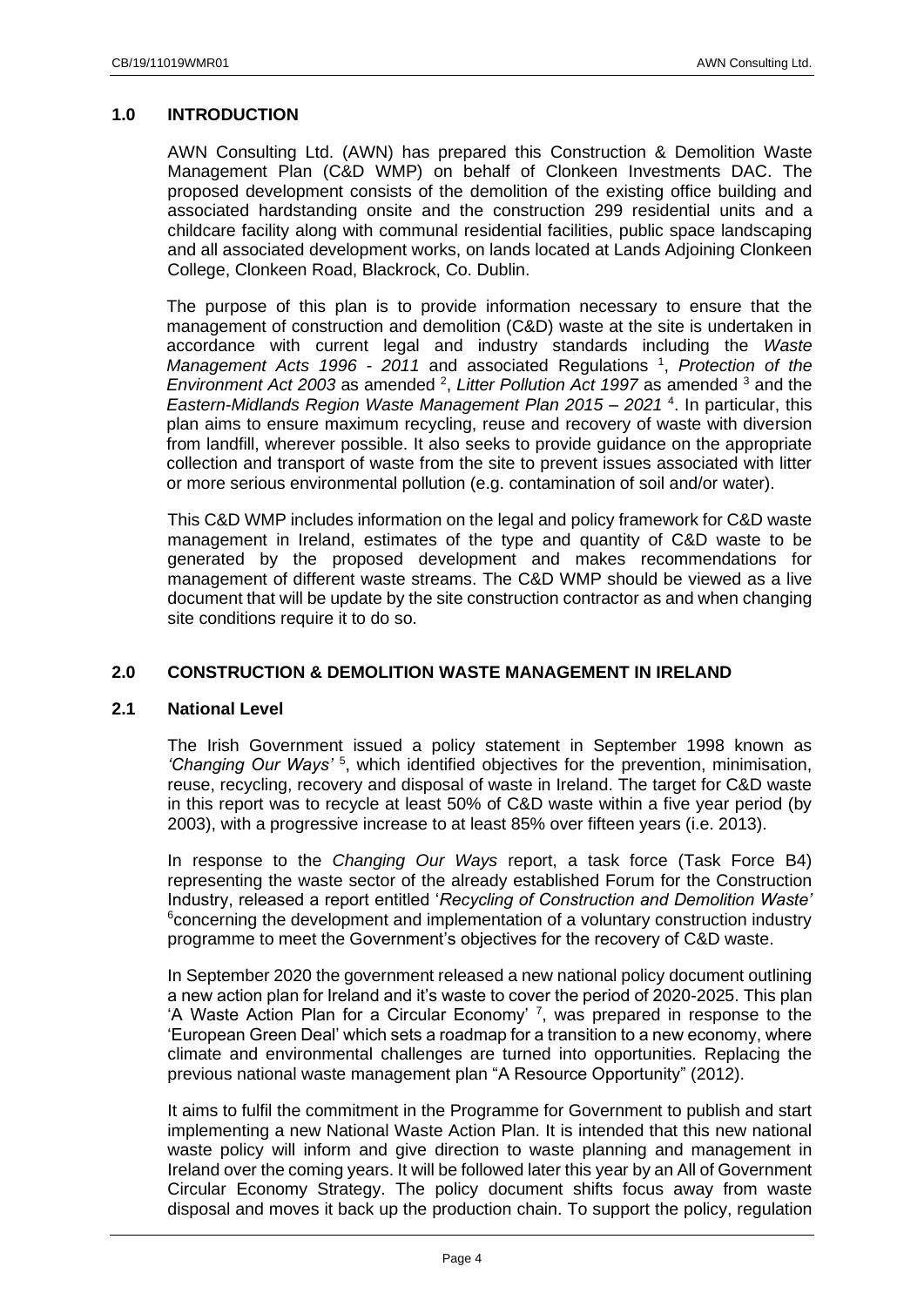is already being used (Circular Economy Legislative Package) or in the pipeline (Single Use Plastics Directive). The policy document contains over 200 measures across various waste areas including Circular Economy, Municipal Waste, Consumer Protection & Citizen Engagement, Plastics and Packaging, Construction and Demolition, Textiles, Green Public Procurement and Waste Enforcement.

One of the first actions to be taken is the development of a high-level, whole of Government Circular Economy Strategy to set a course for Ireland to transition across all sectors and at all levels of Government toward circularity. This strategy was issued for public consultation in April 2021.

The National Construction and Demolition Waste Council (NCDWC) was launched in June 2002, as one of the recommendations of the Forum for the Construction Industry, in the Task Force B4 final report. The NCDWC subsequently produced '*Best Practice Guidelines for the Preparation of Waste Management Plans for Construction and*  Demolition Projects<sup>'8</sup> in July 2006 in conjunction with the then Department of the Environment, Heritage and Local Government (DoEHLG). The guidelines outline the issues that need to be addressed at the pre-planning stage of a development all the way through to its completion. These guidelines have been followed in the preparation of this document and include the following elements:

- Predicted C&D wastes and procedures to prevent, minimise, recycle and reuse wastes;
- Waste disposal/recycling of C&D wastes at the site;
- Provision of training for waste manager and site crew;
- Details of proposed record keeping system;
- Details of waste audit procedures and plan; and
- Details of consultation with relevant bodies i.e. waste recycling companies, Dún Laoghaire–Rathdown County Council etc.

Section 3 of the Guidelines identifies thresholds above which there is a requirement for the preparation of a C&D Waste Management Plan for developments. This development requires a C&D WMP under the following criterion:

- New residential developments of 10 houses or more and;
- Demolition/renovation/refurbishment projects generating in excess of 100m3 in volume, of C&D waste.

Other guidelines followed in the preparation of this report include *'Construction and Demolition Waste Management – a handbook for Contractors and Site Managers' <sup>9</sup>* , published by FÁS and the Construction Industry Federation in 2002 and the Environmental Protection Agency (EPA) *'Best Practice Guidelines for the Preparation of Resource Management Plans for Construction & Demolition Projects'* Draft for public consultation <sup>10</sup> (April 2021).

These guidance documents are considered to define best practice for C&D projects in Ireland and describe how C&D projects are to be undertaken such that environmental impacts and risks are minimised and maximum levels of waste recycling are achieved.

## <span id="page-4-0"></span>**2.2 Regional Level**

The proposed development is located in the Local Authority area of Dún Laoghaire– Rathdown County Council (DLRCC).

The *Eastern-Midlands Region Waste Management Plan 2015 – 2021* is the regional waste management plan for the DLRCC area published in May 2015.

The Regional Plan sets out the strategic targets for waste management in the region and sets a specific target for C&D waste of *"70% preparing for reuse, recycling and*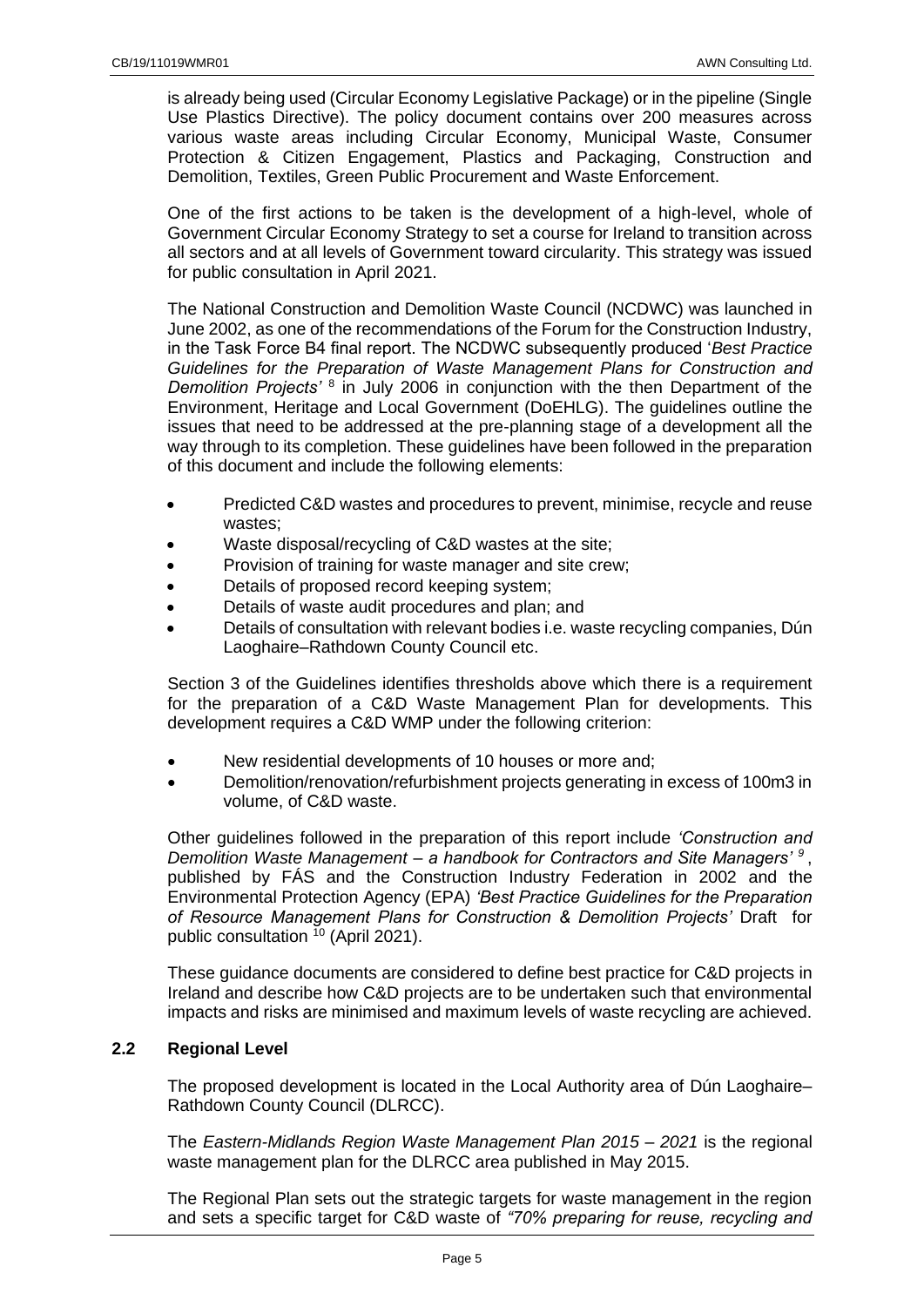*other recovery of construction and demolition waste" (excluding natural soils and stones and hazardous wastes)* to be achieved by 2020.

The DLRCC *County Development Plan 2016 – 2022* (2016) <sup>10</sup> sets out a number of objectives for Dún Laoghaire–Rathdown County Council in line with the objectives of the regional waste management plan.

Waste policies with a particular relevance to this proposed development are:

Policy:

- **Policy EI12**: Waste Management Strategy: It is Council policy to conform to the European Union and National Waste Management Hierarchy as follows:
	- o Waste prevention
	- o Minimisation
	- o Re-use
	- o Waste recycling
	- o Energy recovery and
	- o Disposal
	- subject to economic and technical feasibility and Environmental Assessment.
- **Policy EI13:** Waste Plans: It is Council policy to publish plans for the collection, treatment, handling and disposal of waste in accordance with the provisions of the Waste Management Acts 1996 (as amended) and Protection of the Environment Act 2003 (as amended).
- **Policy EI14:** Private Waste Companies: It is Council policy to ensure that all waste that is disposed of by private waste companies is done so in compliance with the requirements of the Environmental Protection Agency and the Waste Management Legislation and in accordance with the Planning Code.
- **Policy EI16:** Waste Re-use and Recycling: It is Council policy to promote the increased re-use and re-cycling of materials from all waste streams. The Council will co-operate with other agencies in viable schemes for the extraction of useful materials from refuse for re-use or re-cycling and will adopt the National targets as stated in the 'Dublin Regional Waste Management Plan 2005-2010'

## <span id="page-5-0"></span>**2.3 Legislative Requirements**

The primary legislative instruments that govern waste management in Ireland and applicable to the project are:

- Waste Management Act 1996 (No. 10 of 1996) as amended. Sub-ordinate legislation includes:
	- $\circ$  European Communities (Waste Directive) Regulations 2011 (SI 126 of 2011) as amended
	- o Waste Management (Collection Permit) Regulations (S.I No. 820 of 2007) as amended
	- o Waste Management (Facility Permit and Registration) Regulations 2007, (S.I No. 821 of 2007) as amended
	- o Waste Management (Licensing) Regulations 2004 (S.I. No. 395 of 2004) as amended
	- o Waste Management (Packaging) Regulations 2014 (S.I. 282 of 2014) as amended
	- o Waste Management (Planning) Regulations 1997 (S.I. No. 137 of 1997)
	- o Waste Management (Landfill Levy) Regulations 2015 (S.I. No. 189 of 2015)
	- o European Union (Waste Electrical and Electronic Equipment) Regulations 2014 (S.I. No. 149 of 2014)
	- o European Union (Batteries and Accumulators) Regulations 2014 (S.I. No. 283 of 2014) as amended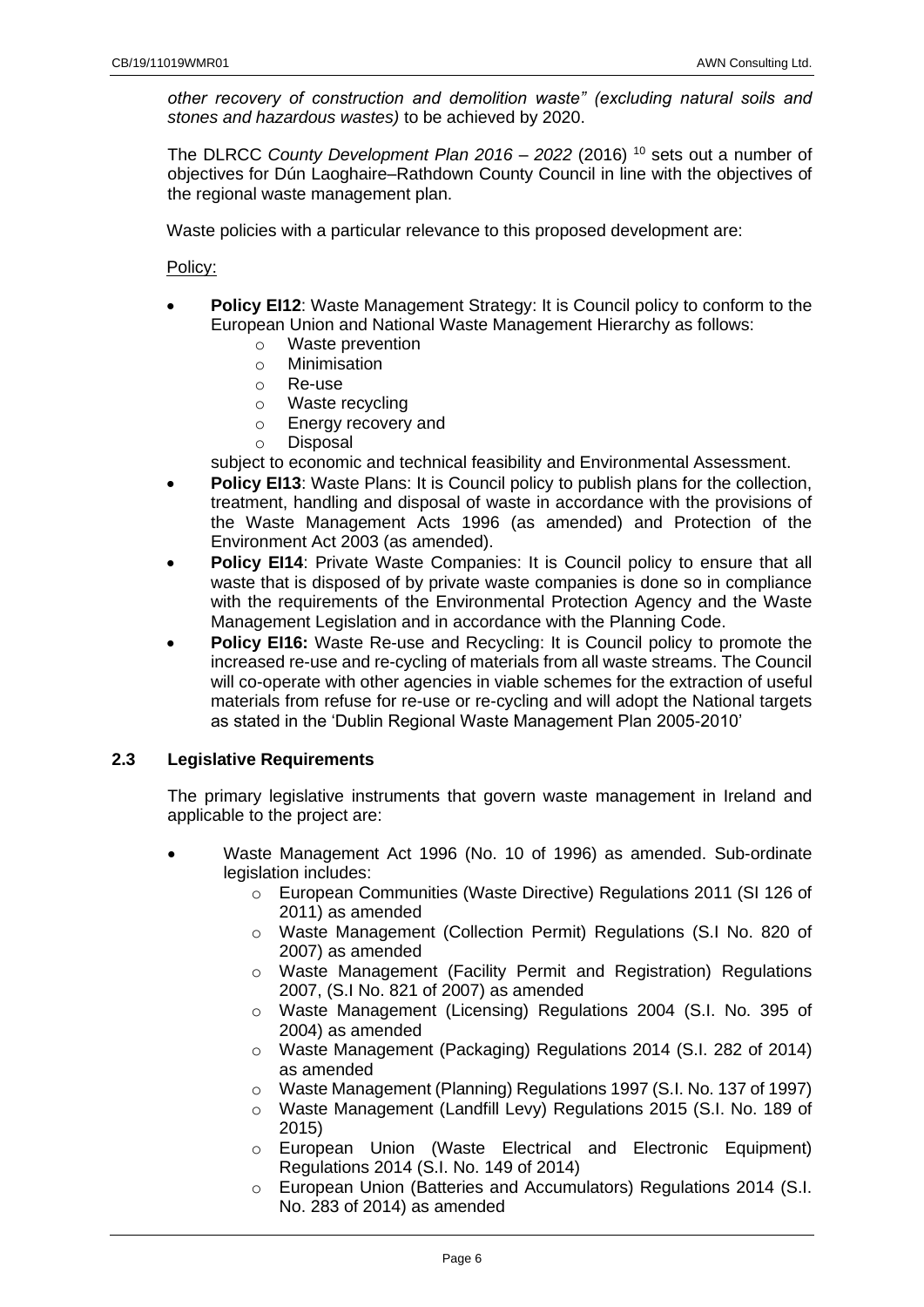- o Waste Management (Food Waste) Regulations 2009 (S.I. 508 of 2009), as amended
- o European Union (Household Food Waste and Bio-waste) Regulation 2015 (S.I. No. 191 of 2015)
- o Waste Management (Hazardous Waste) Regulations, 1998 (S.I. No. 163 of 1998) as amended
- o Waste Management (Shipments of Waste) Regulations, 2007 (S.I. No. 419 of 2007) as amended
- o Waste Management (Movement of Hazardous Waste) Regulations, 1998 (S.I. No. 147 of 1998)
- o European Communities (Transfrontier Shipment of Waste) Regulations 1994 (SI 121 of 1994)
- o European Union (Properties of Waste which Render it Hazardous) Regulations 2015 (S.I. No. 233 of 2015) as amended
- Environmental Protection Act 1992 (No. 7 of 1992) as amended.
- Litter Pollution Act 1997 (No. 12 of 1997) as amended.
- Planning and Development Act 2000 (No. 30 of 2000) as amended <sup>11</sup>.

One of the guiding principles of European waste legislation, which has in turn been incorporated into the *Waste Management Act 1996 - 2001* and subsequent Irish legislation, is the principle of *"Duty of Care"*. This implies that the waste producer is responsible for waste from the time it is generated through until its legal recycling, recovery or disposal (including its method of disposal). As it is not practical in most cases for the waste producer to physically transfer all waste from where it is produced to the final destination, waste contractors will be employed to physically transport waste to the final destination. Following on from this is the concept of *"Polluter Pays"* whereby the waste producer is liable to be prosecuted for pollution incidents, which may arise from the incorrect management of waste produced, including the actions of any contractors engaged (e.g. for transportation and disposal/recovery/recycling of waste).

It is therefore imperative that the client ensures that the waste contractors engaged by construction contractors are legally compliant with respect to waste transportation, recycling, recovery and disposal. This includes the requirement that a contractor handle, transport and recycle/recover/dispose of waste in a manner that ensures that no adverse environmental impacts occur as a result of any of these activities.

A collection permit to transport waste must be held by each waste contractor which is issued by the National Waste Collection Permit Office (NWCPO). Waste receiving facilities must also be appropriately permitted or licensed. Operators of such facilities cannot receive any waste, unless in possession of a Certificate of Registration (COR) or waste permit granted by the relevant Local Authority under the *Waste Management (Facility Permit & Registration) Regulations 2007 and Amendments* or a waste or IE licence granted by the EPA. The COR/permit/licence held will specify the type and quantity of waste able to be received, stored, sorted, recycled, recovered and/or disposed of at the specified site.

## <span id="page-6-0"></span>**2.4 Local Authority Guidelines**

DLRCC's Waste Management Division have issued *Guidance Notes for Environmental Management of Construction Projects* (2020) <sup>12</sup> which provide good practice guidance for the preparation of Construction & Demolition Waste Management Plans for in accordance with the DOEHLG "*Best Practice Guidelines for the Preparation of Waste Management Plans for Construction and Demolition Projects"*.

The objective of the guidelines is to allow developers and designers to demonstrate to local planning and waste management authorities that they have considered how the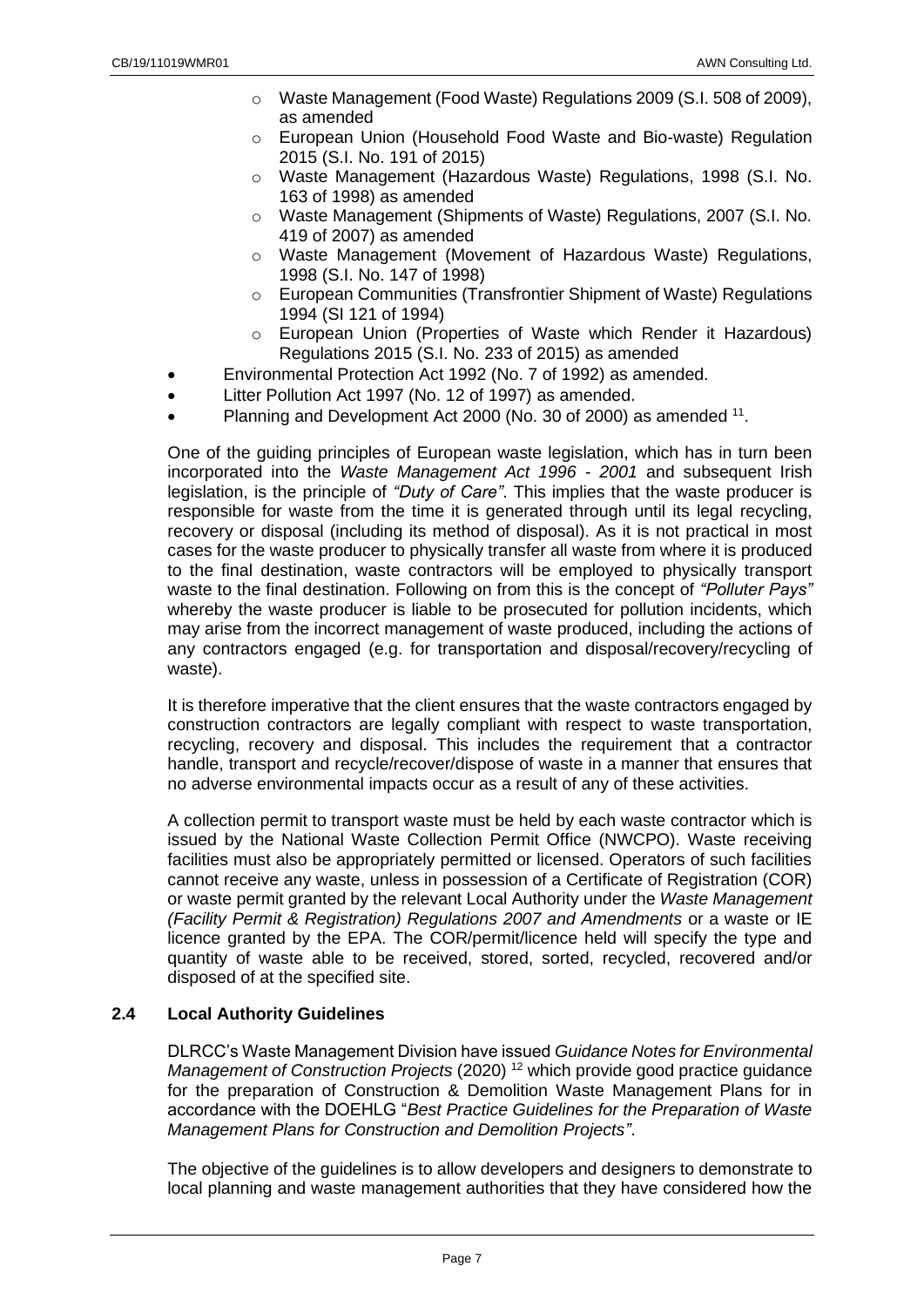design and the operation of waste management services will enable construction and demolition contractors to effectively manage their wastes arisings.

The Plan should document proposals for the management of C&D waste as concisely as possible. For clarity, besides assisting assessment and implementation, the Project C&D Waste Management Plan should be organised systematically. Individual headings should be provided, describing the following:

- Description of the Project:
- Wastes arising including proposals for minimisation/reuse/recycling;
- Estimated cost of waste management;
- Demolition Plan:
- Roles including training and responsibilities for C&D Waste;
- Record keeping procedures; and
- Waste auditing protocols

This C&D WMP has been prepared to demonstrate exactly that and aims to do that in a comprehensive manner.

## <span id="page-7-0"></span>**3.0 DESCRIPTION OF THE PROJECT**

## <span id="page-7-1"></span>**3.1 Location, Size and Scale of the Development**

Clonkeen Investments DAC intend to apply to An Bord Pleanála (the Board) for permission for a Strategic Housing Development with a total application site area of c. 3.3 ha, on a site located at Lands Adjoining Clonkeen College, Clonkeen Road, Blackrock, Co. Dublin. The development, with a total gross floor area of c 33,851 sq m, will provide 299 no. residential units and a 1 no. storey 353 sq m childcare facility with dedicated play area 231 sq m. The development will consist of 18 no. ground floor 3 bedroom duplex apartments and 18 no. 2 bedroom apartments above and 12 no. ground floor 2 bedroom apartments with 12 no. 3 bedroom duplex apartments above. The 60 no. duplex units are arranged in 6 no. three storey blocks. The development will also consist of 239 no. apartment units (111 no. 1 bedroom apartments, 120 no. 2 bedroom apartments and 8 no. 3 bed apartments) arranged in 4 no. 6 storey blocks over 1 no. storey basement; public open space, communal open space and private open space (including all balconies, terraces and individual unit gardens at all levels); 614 sq m communal resident facilities including concierge and welcome area (195 sq m), residents' flexible work facility (219 sq m), residents' lounge (100 sq m) and residents' gym area (100 sq m).

The development will also provide for the demolition of the 2 no. storey office building ('St. Helen's', Meadow Vale - 470 sq m) to facilitate new vehicular, pedestrian and cyclist access to the site, to the north of the proposed development via Meadow Vale.

The development will also include the provision of 2 no. designated play areas; internal roads and pathways; bin stores; 248 no. car parking spaces, including 167 no. at basement level and 2 no. shared vehicle (GoCar) spaces, 388 no. bicycle parking spaces, and 10 no. motorcycle parking spaces at basement and surface level; hard and soft landscaping; plant; boundary treatments including the repair and replacement of some existing boundary treatments; the provision of new surface water and foul drainage pipes and any required pipe diversion works; internal foul pumping station; a new internal access road and paths; changes in level; services provision and related pipework, ducting and cabling; electric vehicle charging points; 4 no. stormwater attenuation tanks; 1 no. ESB substation; photovoltaic panels; SUDS including green roof provision; signage; provision for future pedestrian access to Monaloe Park to the east of the development, including the provision of a pedestrian bridge, extending over the drainage ditch; public lighting and all site development and excavation works above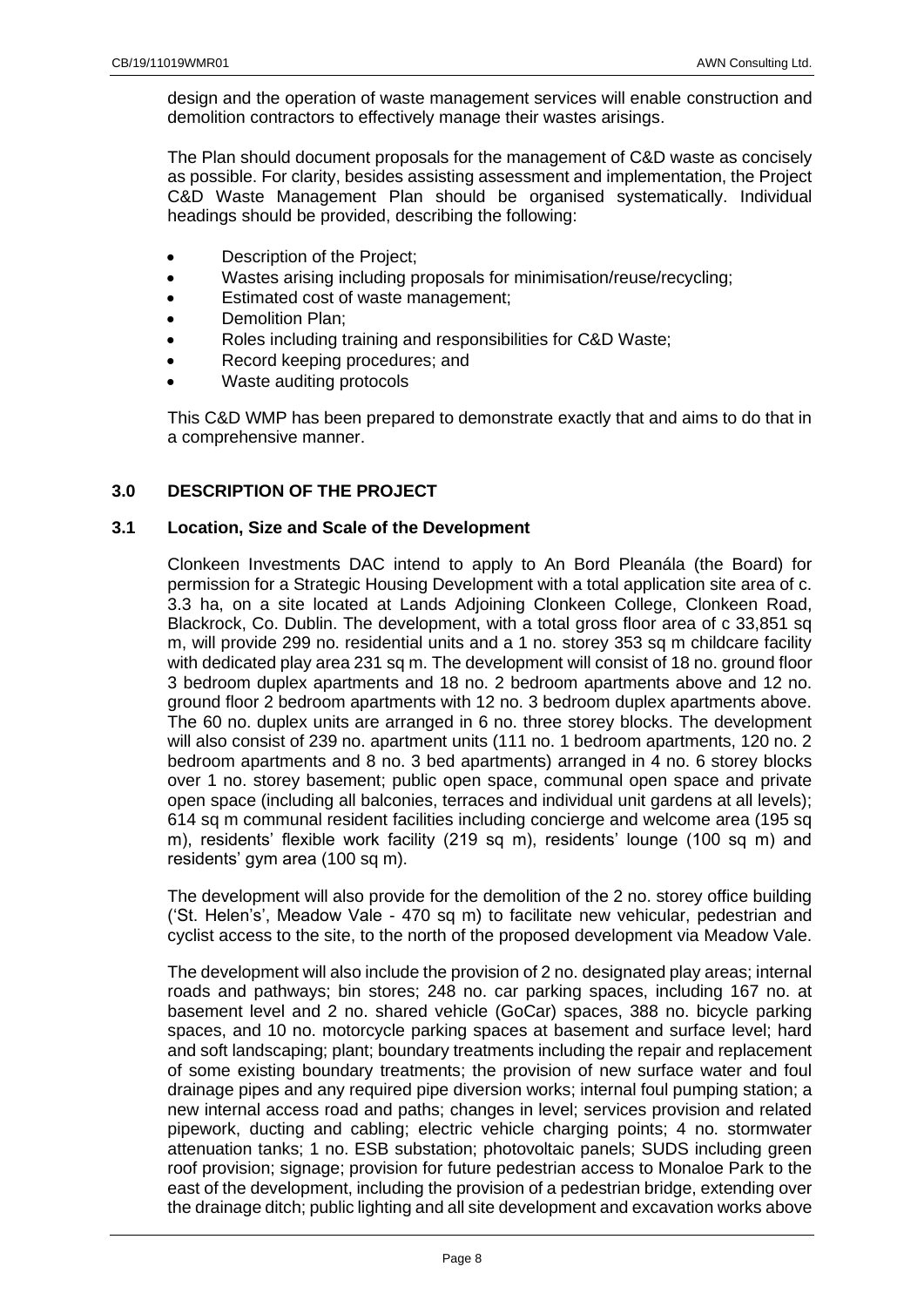and below ground. The application contains a statement setting out how the proposal will be consistent with the objectives of the Dún Laoghaire-Rathdown County Development Plan 2016-2022. The application contains a statement indicating why permission should be granted for the proposed development, having regard to a consideration specified in section 37(2)(b) of the Planning and Development Act 2000, notwithstanding that the proposed development materially contravenes a relevant development plan or local area plan other than in relation to the zoning of the land.

# <span id="page-8-0"></span>**3.2 Details of the Non-Hazardous Wastes to be produced**

There will be waste materials generated from the demolition of the existing building and hardstanding areas on site, as well as from the further excavation of the building foundations. The volume of waste generated from demolition will be more difficult to segregate than waste generated from the construction phase, as many of the building materials will be bonded together or integrated i.e. plasterboard on timber ceiling joists, steel embedded in concrete etc.

There will be soil, stone, clay, made ground and rock excavated to facilitate site preparation for the construction of the basement, building foundations and road foundations. The volume of material has been estimated by the project engineer to be c. 29,000m<sup>2</sup>. It is envisaged that most if not all of the excavated material will be required to be removed off site due to limited options for reuses onsite. Material moved offsite will be taken for offsite reuse, recovery and/or disposal. Correct classification and segregation of the excavated material is required to ensure that any potentially contaminated materials are identified and handled in a way that will not impact negatively on workers or the environment.

During the construction phase there may be a surplus of building materials, such as timber off-cuts, broken concrete blocks, cladding, plastics, metals and tiles generated. There may also be excess concrete during construction which will need to be disposed of. Plastic and cardboard waste from packaging and supply of materials will also be generated.

Waste will also be generated from construction workers e.g. organic/food waste, dry mixed recyclables (wastepaper, newspaper, plastic bottles, packaging, aluminium cans, tins and Tetra Pak cartons), mixed non-recyclables and potentially sewage sludge from temporary welfare facilities provided onsite during the construction phase. Waste printer/toner cartridges, waste electrical and electronic equipment (WEEE) and waste batteries may also be generated infrequently from site offices.

## <span id="page-8-1"></span>**3.3 Potential Hazardous Wastes to be produced**

## **3.3.1 Contaminated Soil**

Soil investigations were undertaken by Causeway Geotech (CG) in May & July 2019. CG provided a description of the ground conditions and collected samples of the soils. The samples were analysed at an accredited laboratory and the results formed the basis for a waste classification assessment, which was undertaken by WYG Environment and Planning (Northern Ireland) Limited (WYG) in accordance with the Environmental Protection Agency (EPA) Guidelines on the Classification of Waste (2015).

The samples were tested for metals (arsenic, barium, cadmium, chromium, copper, mercury, molybdenum, nickel, lead, antimony, selenium and zinc), total organic carbon (TOC), BTEX (benzene, toluene, ethylbenzene and xylene) aliphatic and aromatic hydrocarbons, polychlorinated biphenyls (PCB), polyaromatic hydrocarbons (PAH) and asbestos. Leachate generated from the samples was tested for metals, chloride, fluoride, soluble sulphate, phenols, dissolved organic carbon (DOC), total dissolved solids (TDS).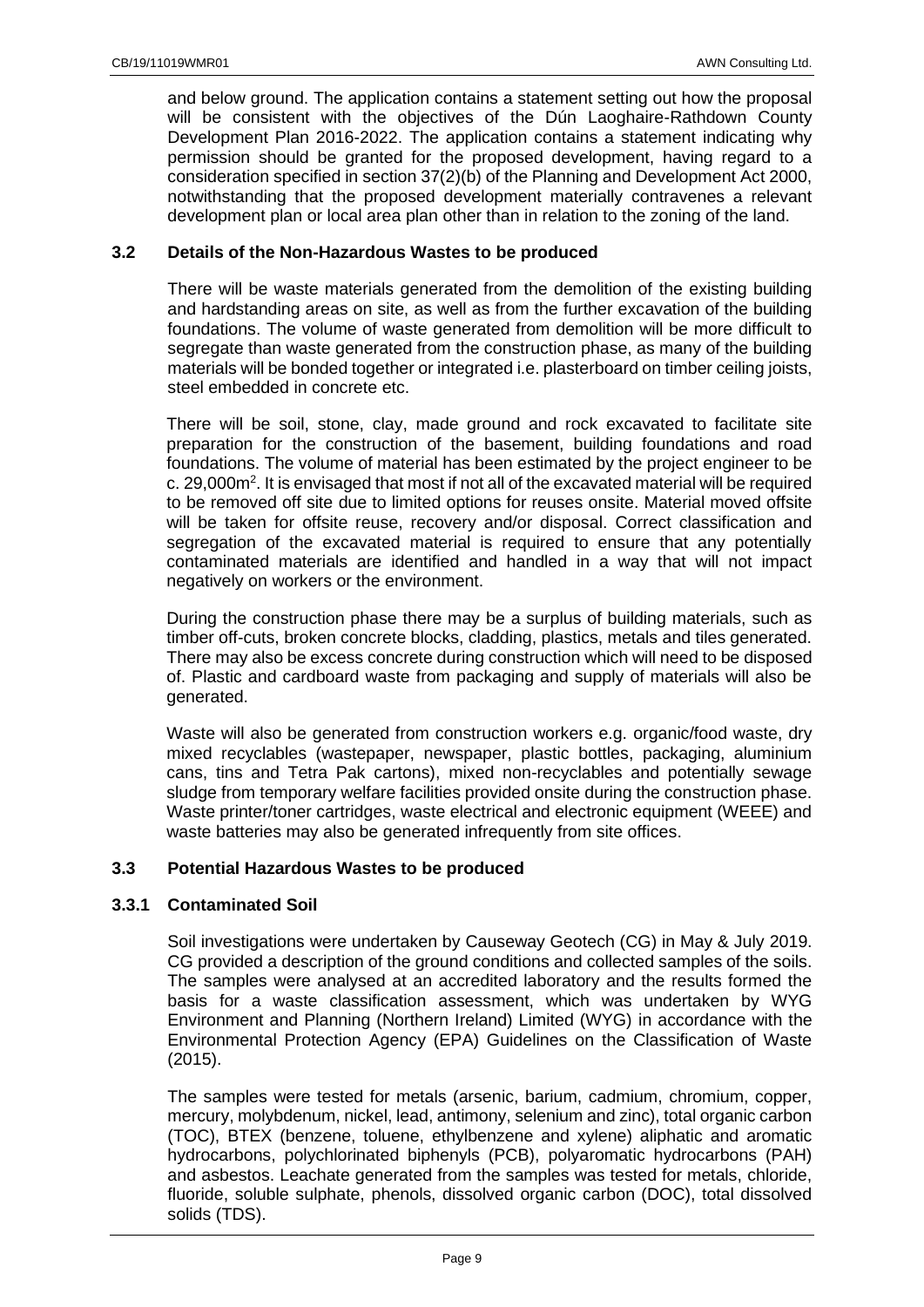This parameter range facilitates an assessment of the hazardous properties of the waste, and also allows a determination of appropriate off-site management options based on the Waste Acceptance Criteria (WAC) applied by landfill operators.

A Waste Characterisation Assessment has been carried out by WYG. This assessment characterised all samples as "non-hazardous" and suitable for retention on site, or recovery at permitted waste recovery facility subject to the approval of the facility operator. It is noted that, depending on the overall volume of the bulk excavation the landfill may require additional samples to be taken in order to achieve, the frequency of analysis (i.e. number of samples per unit volume of excavation) that meets their license requirements.

Asbestos was not detected in any of the samples tested. All of the soils are classified as non-hazardous and the appropriate List of Waste (LoW) Code is 17 05 04 (soil and stone other than those mentioned in 17 05 03).

Any potentially contaminated material is encountered, it will need to be segregated from clean/inert material, tested and classified as either non-hazardous or hazardous in accordance with the EPA publication entitled *'Waste Classification: List of Waste & Determining if Waste is Hazardous or Non-Hazardous'* <sup>13</sup> using the *HazWasteOnline* application (or similar approved classification method). The material will then need to be classified as clean, inert, non-hazardous or hazardous in accordance with the *EC Council Decision 2003/33/EC <sup>14</sup>* , which establishes the criteria for the acceptance of waste at landfills.

In the event that Asbestos containing materials (ACMs) are found, the removal will only be carried out by a suitably permitted waste contractor, in accordance with *S.I. No. 386 of 2006 Safety, Health and Welfare at Work (Exposure to Asbestos) Regulations 2006- 2010.* All asbestos will be taken to a suitably licensed or permitted facility.

In the event that hazardous soil, or historically deposited waste is encountered during the construction phase, the contractor will notify DCC and provide a Hazardous/Contaminated Soil Management Plan, to include estimated tonnages, description of location, any relevant mitigation, destination for disposal/treatment, in addition to information on the authorised waste collector(s).

# **3.3.2 Fuel/Oils**

As fuels and oils are classed as hazardous materials, any on-site storage of fuel/oil, all storage tanks and all draw-off points will be bunded (or stored in double-skinned tanks) and located in a dedicated, secure area of the site. Provided that these requirements are adhered to and site crew are trained in the appropriate refuelling techniques, it is not expected that there will be any fuel/oil wastage at the site.

## **3.3.3 Invasive Plant Species**

A site invasive species survey was undertaken by Altemar Marine & Environmental Consultancy Ecology. This included a site walkover survey of the entire site, and around part of the outside perimeter to search for any schedule 3 invasive species.

The survey investigated whether there were any invasive and non-native terrestrial vascular plant species, which threaten biodiversity, particularly Japanese Knotweed (*Fallopia japonica*). Japanese Knotweed is an alien invasive species listed under *Schedule 3 of Regulations SI No. 355/2015*. RPS concludes that Japanese Knotweed or any other invasive species are not present on this site and there was no indication that any invasive species are growing in the immediate vicinity.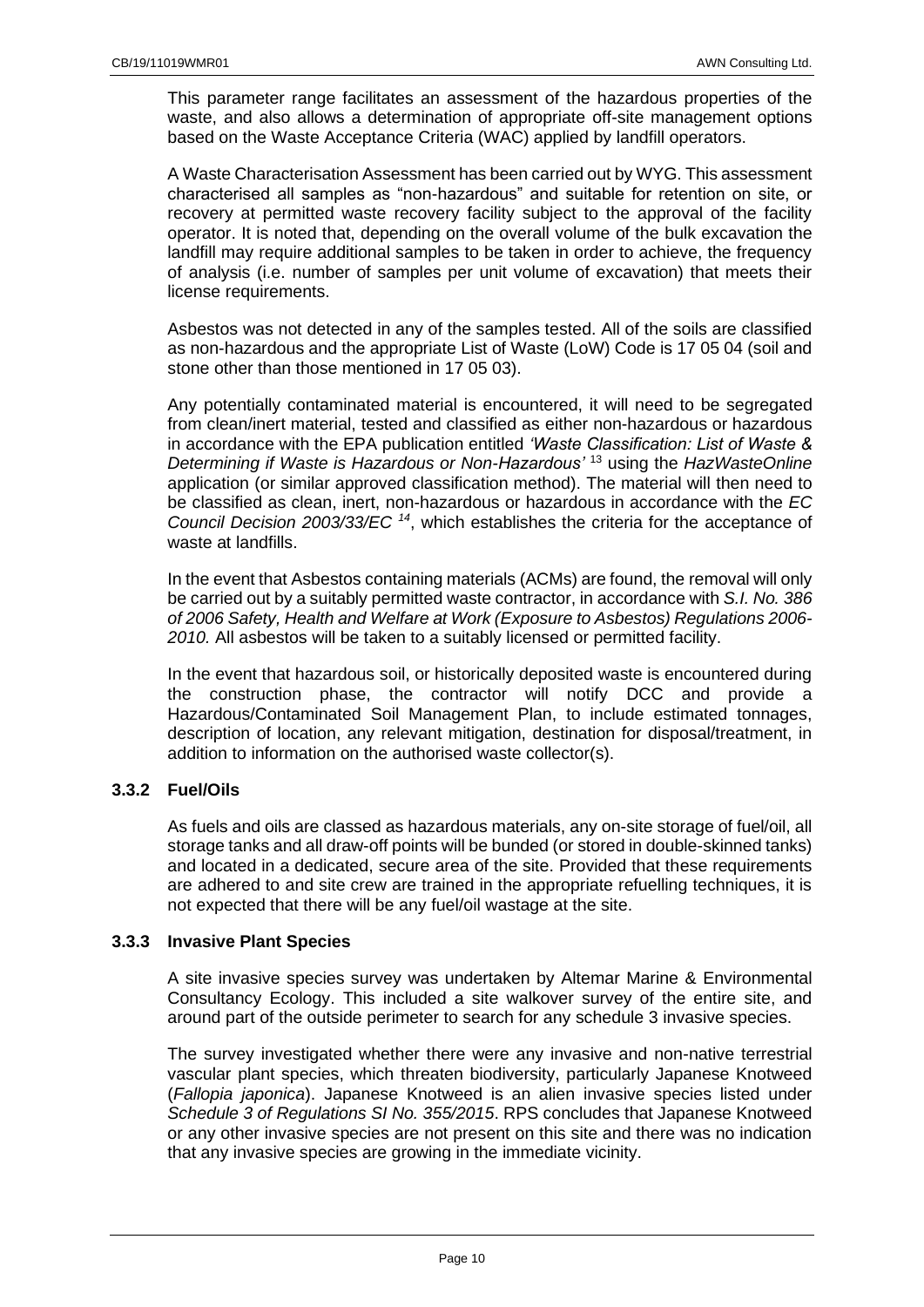## **3.3.4 Asbestos**

A Pre-Demolition Survey was undertaken by OHSS Safety Consultants. On the 17<sup>th</sup> of May 2019. The scope of the survey was confined to all accessible areas of the building which is potentially due for demolition in the future and is included as part of this application.

Asbestos Containing Materials (ACM) were detected in vinyl floor tiles and predicted to be located within several other areas of the building including in other floor tiles, an electrical cabinets and in external window panels.

Removal of asbestos or ACMs will be carried out by a suitably qualified contractor and ACM's will only be removed from site by a suitably permitted/licenced waste contractor. in accordance with *S.I. No. 386 of 2006 Safety, Health and Welfare at Work (Exposure to Asbestos) Regulations 2006-2010.* All material will be taken to a suitably licensed or permitted facility.

## **3.3.5 Other known Hazardous Substances**

Paints, glues, adhesives and other known hazardous substances will be stored in designated areas. They will generally be present in small volumes only and associated waste volumes generated will be kept to a minimum. Wastes will be stored in appropriate receptacles pending collection by an authorised waste contractor.

In addition, WEEE (containing hazardous components), printer toner/cartridges, batteries (Lead, Ni-Cd or Mercury) and/or light bulbs and other mercury containing waste may be generated from during C&D activities or temporary site offices. These wastes (if encountered) will be stored in appropriate receptacles in designated areas of the site pending collection by an authorised waste contractor.

## <span id="page-10-0"></span>**3.4 Main C&D Waste Categories**

The main non-hazardous and hazardous waste streams that could be generated by the construction activities at a typical site are shown in Table 3.1. The List of Waste (LoW) code (as effected from 1 June 2015) (also referred to as the European Waste Code or EWC) for each waste stream is also shown.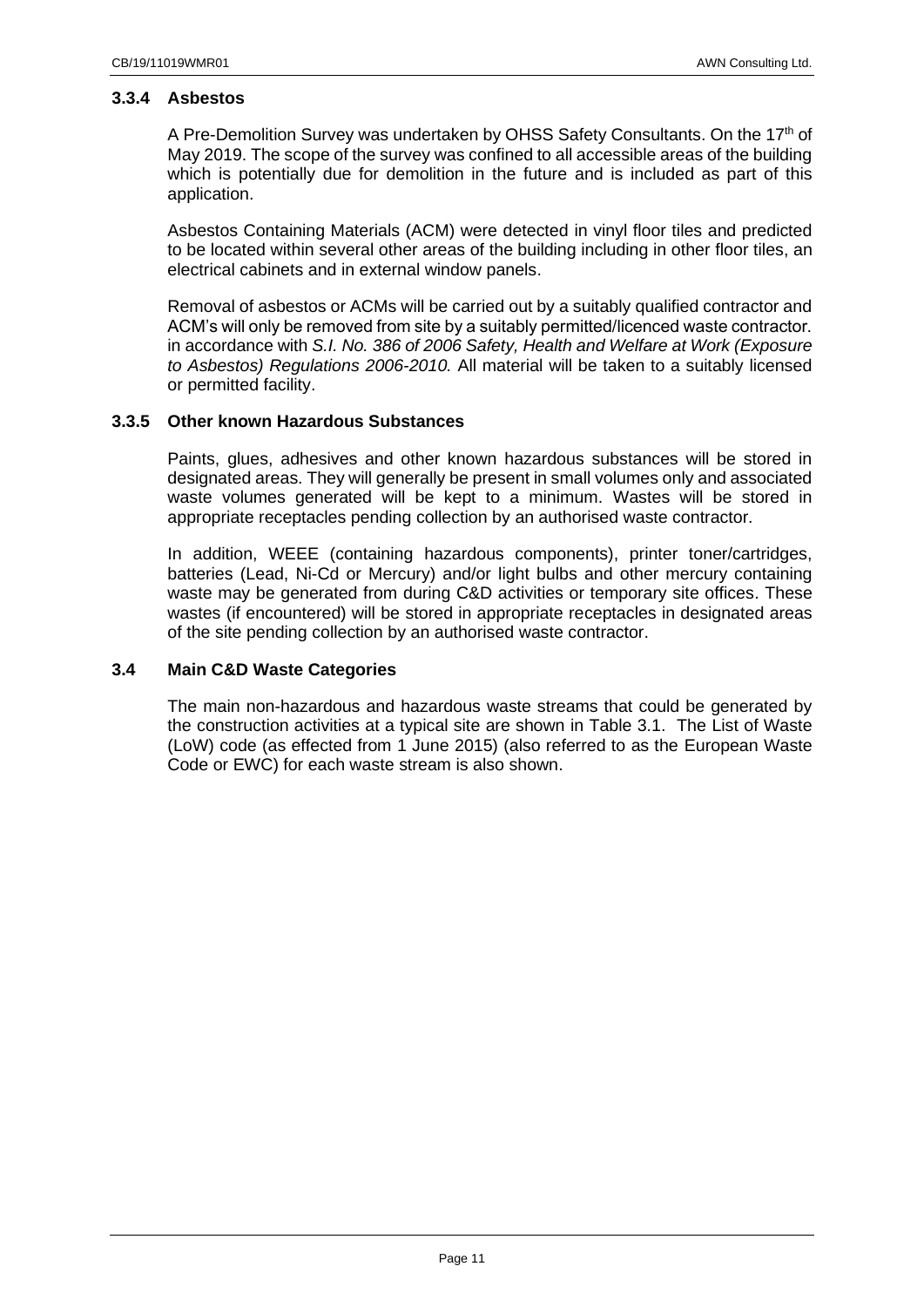| <b>Waste Material</b>                                                | <b>LoW/EWC Code</b> |  |  |  |
|----------------------------------------------------------------------|---------------------|--|--|--|
| Concrete, bricks, tiles, ceramics                                    | 17 01 01-03 & 07    |  |  |  |
| Wood, glass and plastic                                              | 17 02 01-03         |  |  |  |
| Treated wood, glass, plastic, containing hazardous substances        | 17-02-04*           |  |  |  |
| Bituminous mixtures, coal tar and tarred products                    | 17 03 01*, 02 & 03* |  |  |  |
| Metals (including their alloys) and cable                            | 17 04 01-11         |  |  |  |
| Soil and stones                                                      | 17 05 03* & 04      |  |  |  |
| Gypsum-based construction material                                   | 17 08 01* & 02      |  |  |  |
| Paper and cardboard                                                  | 20 01 01            |  |  |  |
| Mixed C&D waste                                                      | 17 09 04            |  |  |  |
| Green waste                                                          | 20 02 01            |  |  |  |
| Electrical and electronic components                                 | 20 01 35 & 36       |  |  |  |
| Batteries and accumulators                                           | 20 01 33 & 34       |  |  |  |
| Liquid fuels                                                         | 13 07 01-10         |  |  |  |
| Chemicals (solvents, pesticides, paints, adhesives, detergents etc.) | 20 01 13, 19, 27-30 |  |  |  |
| <b>Insulation materials</b>                                          | 17 06 04            |  |  |  |
| Organic (food) waste                                                 | 20 01 08            |  |  |  |
| <b>Mixed Municipal Waste</b>                                         | 20 03 01            |  |  |  |

**Table 3.1** Typical waste types generated and LoW codes (\*individual waste types may contain hazardous substances)

## <span id="page-11-0"></span>**4.0 WASTE MANAGEMENT**

## <span id="page-11-1"></span>**4.1 Demolition Waste Generation**

The demolition stage will involve the demolition of the buildings onsite and the excavation of a small quantity of hardstanding. The demolition areas are identified in the planning drawings provided with this application. The anticipated demolition waste [and rates of reuse, recycling/recovery and disposal is shown in](#page-11-2) 

<span id="page-11-2"></span>[Table](#page-11-2) 4.1 below.

|                                   |               | Reuse    |               | Recycle/Recovery |        | <b>Disposal</b> |               |
|-----------------------------------|---------------|----------|---------------|------------------|--------|-----------------|---------------|
| <b>Waste Type</b>                 | <b>Tonnes</b> | %        | <b>Tonnes</b> | %                | Tonnes | %               | <b>Tonnes</b> |
| Glass                             | 29.2          | 0        | 0.0           | 85               | 24.9   | 15              | 4.4           |
| Concrete, Bricks, Tiles, Ceramics | 165.7         | 30       | 49.7          | 65               | 107.7  | 5               | 8.3           |
| Plasterboard                      | 13.0          | 0        | 0.0           | 80               | 10.4   | 20              | 2.6           |
| Asphalts                          | 3.2           | $\Omega$ | 0.0           | 25               | 0.8    | 75              | 2.4           |
| <b>Metals</b>                     | 48.7          | 5        | 2.4           | 80               | 39.0   | 15              | 7.3           |
| Slate                             | 26.0          | $\Omega$ | 0.0           | 85               | 22.1   | 15              | 3.9           |
| Timber                            | 39.0          | 10       | 3.9           | 40               | 15.6   | 50              | 19.5          |
| Asbestos                          | 0.5           | $\Omega$ | 0.0           | $\Omega$         | 0.0    | 100             | 0.5           |
| <b>Total</b>                      | 325.3         | 17.25    | 56.0          | 67.85            | 220.4  | 14.9            | 48.9          |

*Table 4.1 Estimated off-site reuse, recycle and disposal rates for demolition waste*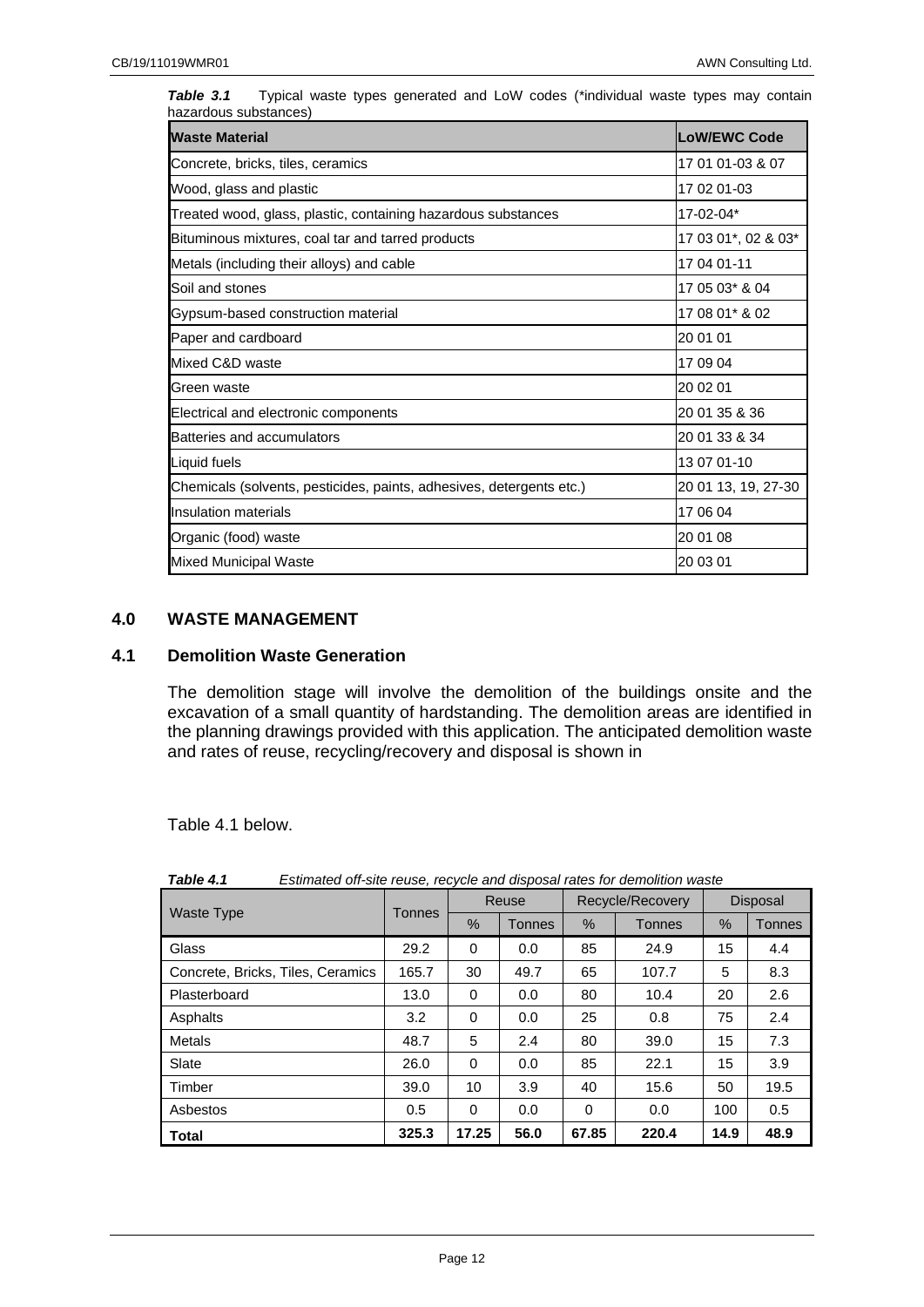## <span id="page-12-0"></span>**4.2 Construction Waste Generation**

Table 4.2 shows the breakdown of C&D waste types produced on a typical site based on data from the EPA *National Waste Reports <sup>15</sup> , the GMIT <sup>16</sup>* and other research reports.

| Table 4.2          | Waste materials generated on a typical Irish construction site |     |
|--------------------|----------------------------------------------------------------|-----|
| <b>Waste Types</b> |                                                                | %   |
| Mixed C&D          |                                                                | 33  |
| Timber             |                                                                | 28  |
| Plasterboard       |                                                                | 10  |
| <b>Metals</b>      |                                                                | 8   |
| Concrete           |                                                                | 6   |
| Other              |                                                                | 15  |
| Total              |                                                                | 100 |

Table 4.3 shows the predicted construction waste generation for the proposed development based on the information available to date along with the targets for management of the waste streams. The predicted waste amounts are based on an average largescale development waste generation rate per  $m<sup>2</sup>$ , using the waste breakdown rates shown in Table 4.2 and the schedule of areas supplied by the project architects.

| <b>Waste Type</b> | <b>Tonnes</b> | Reuse |               | Recycle/Recovery |               | <b>Disposal</b> |               |
|-------------------|---------------|-------|---------------|------------------|---------------|-----------------|---------------|
|                   |               | $\%$  | <b>Tonnes</b> | $\%$             | <b>Tonnes</b> | %               | <b>Tonnes</b> |
| Mixed C&D         | 664.7         | 10    | 66.5          | 80               | 531.7         | 10              | 66.5          |
| Timber            | 564.0         | 40    | 225.6         | 55               | 310.2         | 5               | 28.2          |
| Plasterboard      | 201.4         | 30    | 60.4          | 60               | 120.8         | 10              | 20.1          |
| Metals            | 161.1         | 5     | 8.1           | 90               | 145.0         | 5               | 8.1           |
| Concrete          | 120.8         | 30    | 36.3          | 65               | 78.6          | 5               | 6.0           |
| Other             | 302.1         | 20    | 60.4          | 60               | 181.3         | 20              | 60.4          |
| <b>Total</b>      | 2014.1        |       | 457.2         |                  | 1367.6        |                 | 189.3         |

**Table 4.3** Estimated off-site reuse, recycle and disposal rates for construction waste

In addition to the information in Table 4.3, the quantity of excavated material that will be generated has been estimated to be c. 29,000  $m<sup>3</sup>$ . Any suitable excavated material will be temporarily stockpiled for reuse as fill, where possible, reuse on site is expected to be limited. It is expected that most of the excavated material is to be removed off site for appropriate reuse, recovery and/or disposal.

It should be noted that until final materials and detailed construction methodologies have been confirmed, it is difficult to predict with a high level of accuracy the construction waste that will be generated from the proposed works as the exact materials and quantities may be subject to some degree of change and variation during the construction process.

## <span id="page-12-1"></span>**4.3 Proposed Waste Management Options**

Waste materials generated will be segregated on site, where it is practical. Where the on-site segregation of certain wastes types is not practical, off-site segregation will be carried out. There will be skips and receptacles provided to facilitate segregation at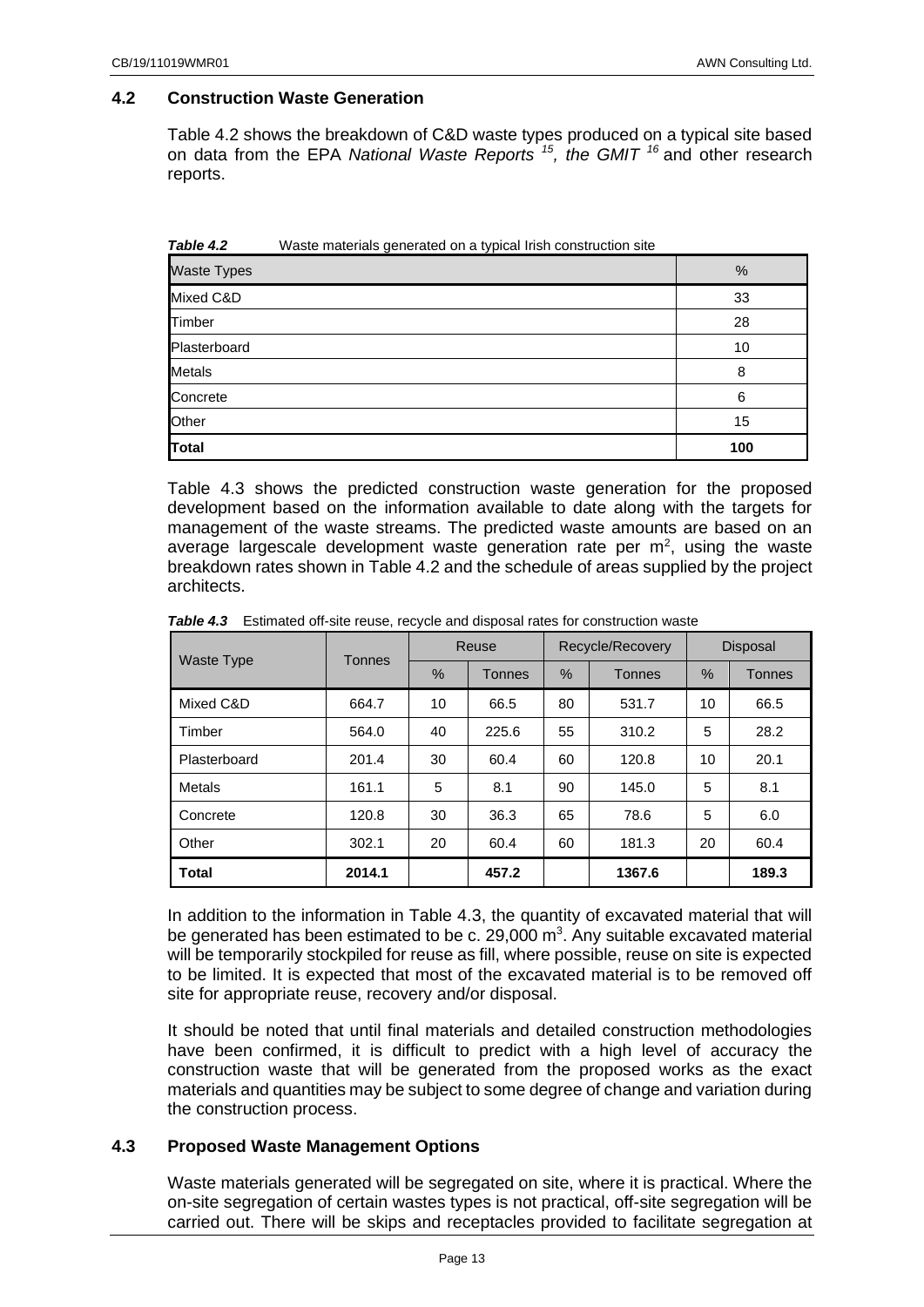source where feasible. All waste receptacles leaving site will be covered or enclosed. The appointed waste contractor will collect and transfer the wastes as receptacles are filled. There are numerous waste contractors in the DLRCC Region that provide this service.

All waste arisings will be handled by an approved waste contractor holding a current waste collection permit. All waste arising's requiring disposal off-site will be reused, recycled, recovered or disposed of at a facility holding the appropriate registration, permit or licence, as required.

Written records will be maintained by the contractor(s) detailing the waste arising throughout the C&D phases, the classification of each waste type, waste collection permits for all waste contactors who collect waste from the site and COR/permit or licence for the receiving waste facility for all waste removed off site for appropriate reuse, recycling, recovery and/or disposal

Dedicated bunded storage containers will be provided for hazardous wastes which may arise such as batteries, paints, oils, chemicals etc, if required.

The management of the main waste streams is outlined as follows:

## Soil, Stone and Made Ground

The Waste Management Hierarchy states that the preferred option for waste management is prevention and minimisation of waste, followed by preparing for reuse and recycling/recovery, energy recovery (i.e. incineration) and, least favoured of all, disposal.

If material is removed off-site it could be reused as a by-product (and not as a waste), if this is done, it will be done in accordance with Article 27 of the *European Communities (Waste Directive) Regulations 2011*. Article 27 requires that certain conditions are met and that by-product notifications are made to the EPA via their online notification form. If Article 27 is to be applied for, excavated material will not be removed from site until approval from the EPA has been received.

The next option (beneficial reuse) may be appropriate for the excavated material pending environmental testing to classify the material as hazardous or non-hazardous in accordance with the EPA *Waste Classification – List of Waste & Determining if Waste is Hazardous or Non-Hazardous* publication. Clean inert material may be used as fill material in other construction projects or engineering fill for waste licensed sites. Beneficial reuse of surplus excavation material as engineering fill may be subject to further testing to determine if materials meet the specific engineering standards for their proposed end-use.

If any soils/stones are imported onto the site from another construction site as a byproduct, this will also be done in accordance with Article 27. It is not envisaged that article 27 will be used to import material onto this site.

If the material is deemed to be a waste, then removal and reuse/recovery/disposal of the material will be carried out in accordance with the *Waste Management Acts 1996 – 2011* as amended, the *Waste Management (Collection Permit) Regulations 2007* as amended and the *Waste Management (Facility Permit & Registration) Regulations 2007* as amended. Once all available beneficial reuse options have been exhausted, the options of recycling and recovery at waste permitted and licensed sites will be considered.

In the event that contaminated material is encountered and subsequently classified as hazardous, this material will be stored separately to any non-hazardous material. It will require off-site treatment at a suitable facility or disposal abroad via Transfrontier Shipment of Wastes (TFS).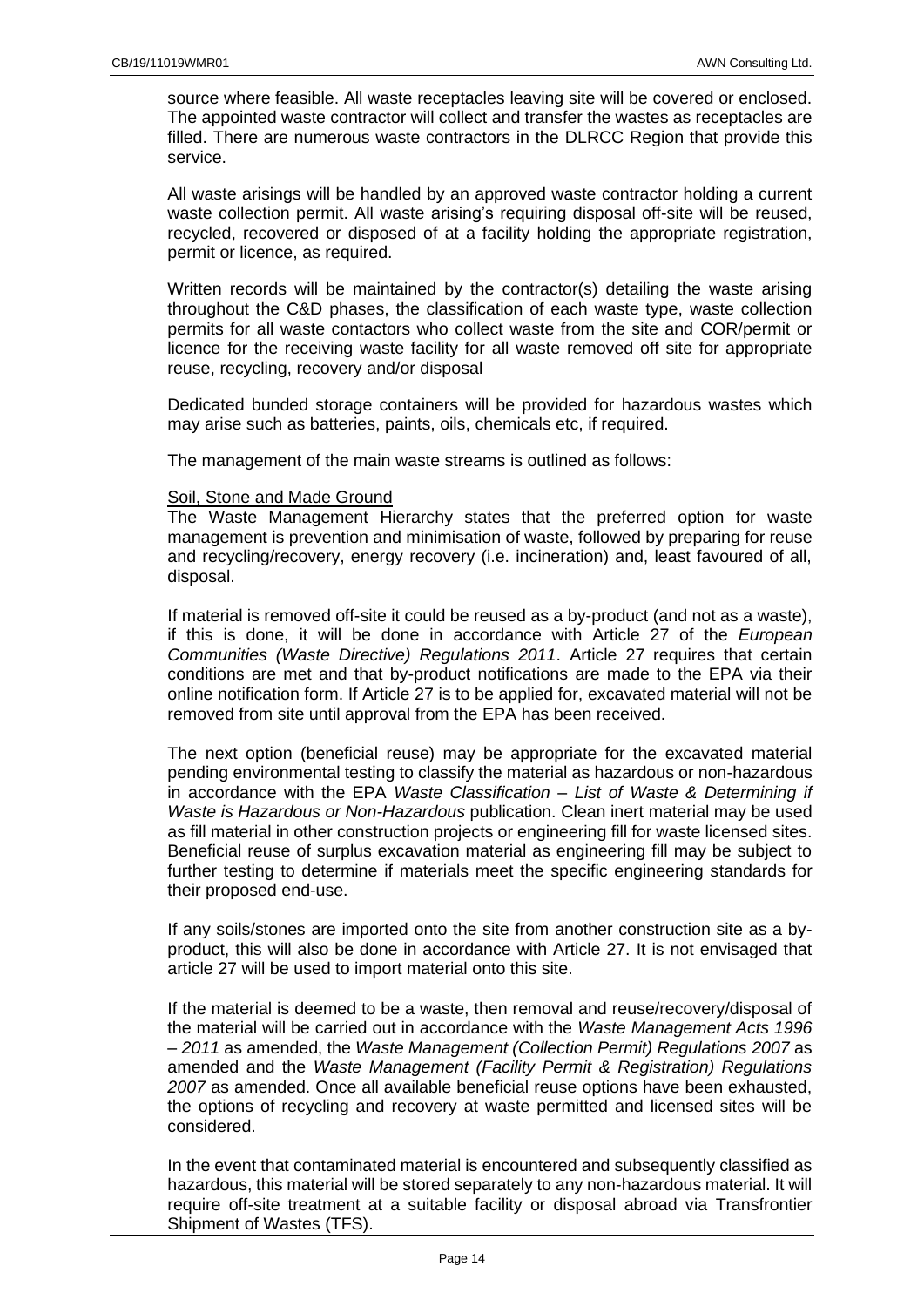#### Bedrock

It is anticipated that bedrock will be encountered during the excavation phase of this development. Where bedrock is excavated it will not be crushed onsite without accruing the required waste permits from DLRCC. It is not currently envisaged that excavated rock will be crushed onsite.

## Silt & Sludge

During the construction phase, silt and petrochemical interception should be carried out on runoff and pumped water from site works, where required. Sludge and silt will then be collected by a suitably licensed contractor and removed offsite.

### Concrete Blocks, Bricks, Tiles & Ceramics

The majority of concrete blocks, bricks, tiles and ceramics generated as part of the construction works are expected to be clean, inert material and will be recycled, where possible.

#### Hard Plastic

As hard plastic is a highly recyclable material, much of the plastic generated will be primarily from material off-cuts. All recyclable plastic will be segregated and recycled, where possible.

#### Timber

Timber that is uncontaminated, i.e. free from paints, preservatives, glues etc., will be disposed of in a separate skip and recycled off-site.

#### Metal

Metals will be segregated where practical and stored in skips. Metal is highly recyclable and there are numerous companies that will accept these materials.

## Plasterboard

There are currently a number of recycling services for plasterboard in Ireland. Plasterboard from the construction phases will be stored in a separate skip, pending collection for recycling. The site manager will ensure that oversupply of new plasterboard is carefully monitored to minimise waste.

## **Glass**

Glass materials will be segregated for recycling, where possible.

## Waste Electrical and Electronic Equipment (WEEE)

Any WEEE will be stored in dedicated covered cages/receptacles/pallets pending collection for recycling.

#### Other Recyclables

Where any other recyclable wastes such as cardboard and soft plastic are generated, these will be segregated at source into dedicated skips and removed off-site.

#### Non-Recyclable Waste

C&D waste which is not suitable for reuse or recovery, such as polystyrene, some plastics and some cardboards, will be placed in separate skips or other receptacles. Prior to removal from site, the non-recyclable waste skip/receptacle will be examined by a member of the waste team (see Section 7.0) to determine if recyclable materials have been placed in there by mistake. If this is the case, efforts will be made to determine the cause of the waste not being segregated correctly and recyclable waste will be removed and placed into the appropriate receptacle.

#### Asbestos Containing Materials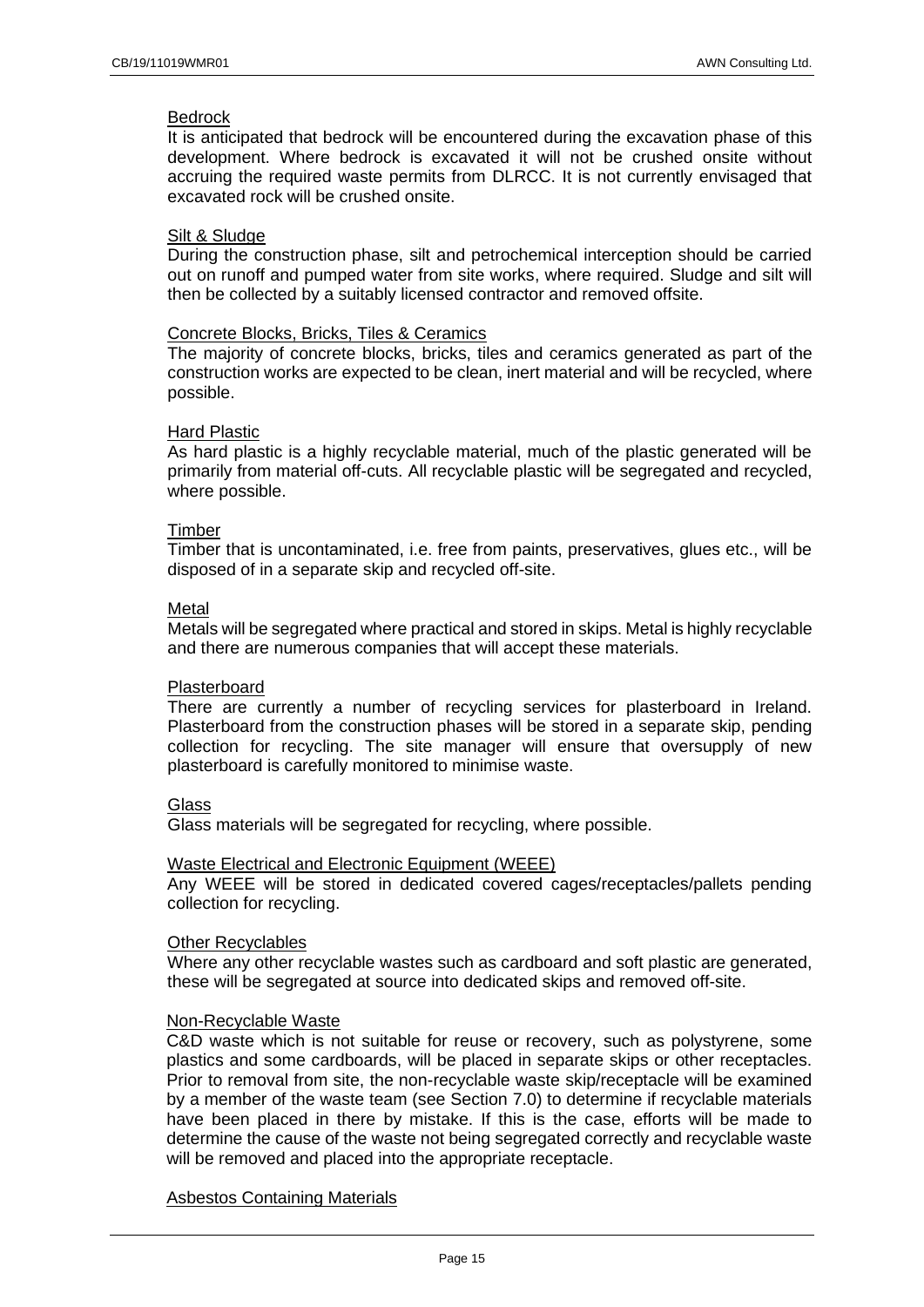Any asbestos or ACM found onsite will be removed by a suitably competent contractor and disposed of as asbestos waste before the demolition works begin. All asbestos removal work or encapsulation work must be carried out in accordance with *S.I. No. 386 of 2006 Safety, Health and Welfare at Work (Exposure to Asbestos) Regulations 2006-2010.*

## Other Hazardous Wastes

On-site storage of any hazardous wastes produced (i.e. contaminated soil if encountered and/or waste fuels) will be kept to a minimum, with removal off-site organised on a regular basis. Storage of all hazardous wastes on-site will be undertaken so as to minimise exposure to on-site personnel and the public and to also minimise potential for environmental impacts. Hazardous wastes will be recovered, wherever possible, and failing this, disposed of appropriately.

It should be noted that until a demolition and construction contractor is appointed it is not possible to provide information on the specific destinations of each construction waste stream. Prior to commencement of demolition, construction and removal of any construction waste offsite, details of the proposed destination of each waste stream will be provided to DLRCC by the project team.

## <span id="page-15-0"></span>**4.4 Tracking and Documentation Procedures for Off-Site Waste**

All waste will be documented prior to leaving the site. Waste will be weighed by the contractor, either by weighing mechanism on the truck or at the receiving facility. These waste records will be maintained on site by the nominated project Waste Manager (see Section 7.0).

All movement of waste and the use of waste contractors will be undertaken in accordance with the *Waste Management Acts 1996 - 2011*, *Waste Management (Collection Permit) Regulations 2007* as amended and *Waste Management (Facility Permit & Registration) Regulations 2007* and amended. This includes the requirement for all waste contractors to have a waste collection permit issued by the NWCPO. The nominated project waste manager (see Section 7.0) will maintain a copy of all waste collection permits on-site.

If the waste is being transported to another site, a copy of the Local Authority waste COR/permit or EPA Waste/IE Licence for that site will be provided to the nominated project waste manager (see Section 7.0). If the waste is being shipped abroad, a copy of the Transfrontier Shipping (TFS) notification document will be obtained from DCC (as the relevant authority on behalf of all local authorities in Ireland) and kept on-site along with details of the final destination (COR, permits, licences etc.). A receipt from the final destination of the material will be kept as part of the on-site waste management records.

All information will be entered in a waste management recording system to be maintained on site.

## <span id="page-15-1"></span>**5.0 ESTIMATED COST OF WASTE MANAGEMENT**

An outline of the costs associated with different aspects of waste management is provided below.

The total cost of C&D waste management will be measured and will take into account handling costs, storage costs, transportation costs, revenue from rebates and disposal costs.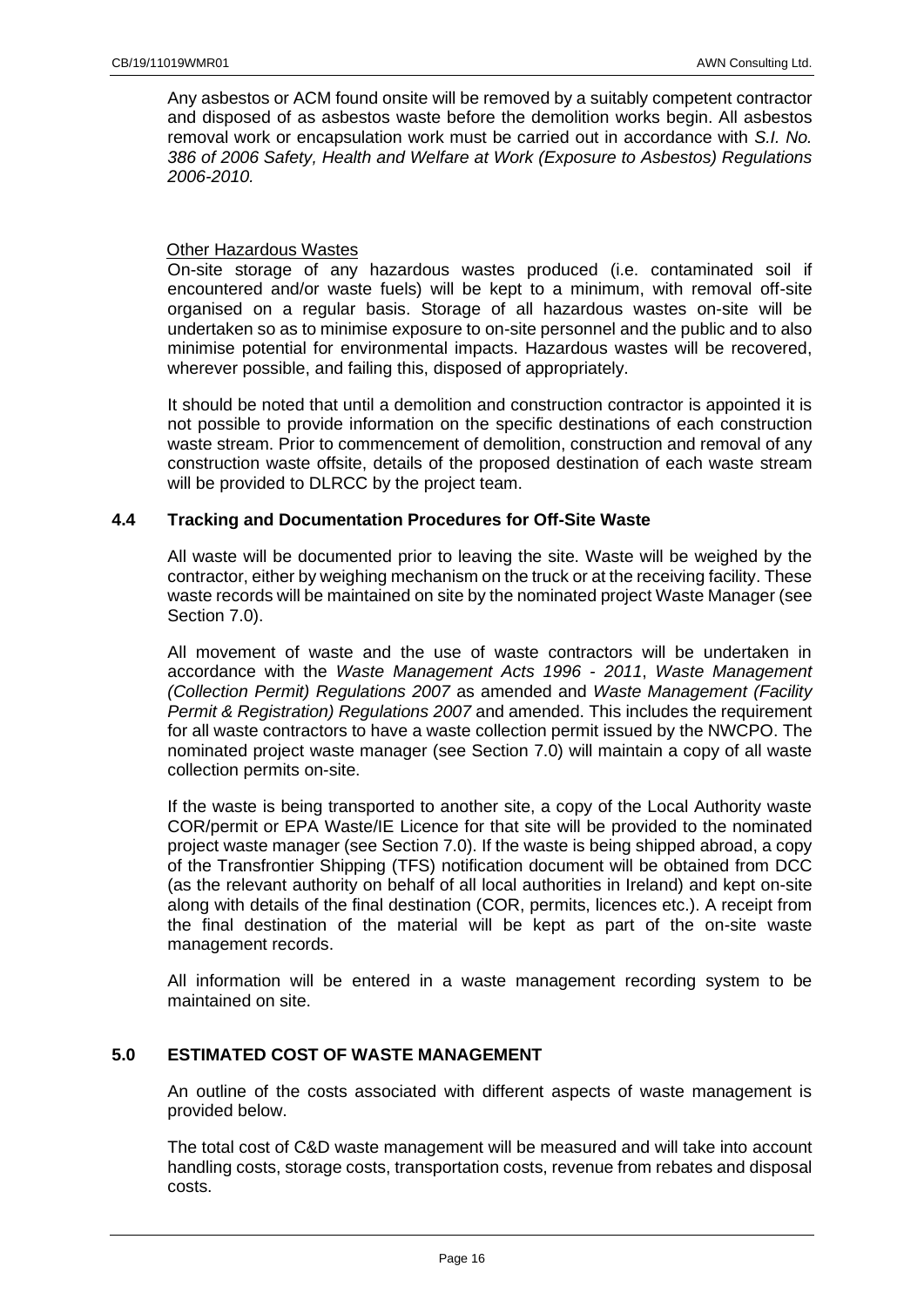## <span id="page-16-0"></span>**5.1 Reuse**

By reusing materials on site, there will be a reduction in the transport and recycle/recovery/disposal costs associated with the requirement for a waste contractor to take the material off-site.

Clean and inert soils, gravel, stones etc. which cannot be reused on site may be used as access roads or capping material for landfill sites etc. This material is often taken free of charge or a reduced fee for such purposes, reducing final waste disposal costs.

## <span id="page-16-1"></span>**5.2 Recycling**

Salvageable metals will earn a rebate which can be offset against the costs of collection and transportation of the skips.

Clean uncontaminated cardboard and certain hard plastics can also be recycled. Waste contractors will charge considerably less to take segregated wastes, such as recyclable waste, from a site than mixed waste.

Timber can be recycled as chipboard. Again, waste contractors will charge considerably less to take segregated wastes such as timber from a site than mixed waste.

#### <span id="page-16-2"></span>**5.3 Disposal**

Landfill charges are currently at around  $€130 - €150$  per tonne which includes a  $€75$ per tonne landfill levy specified in the *Waste Management (Landfill Levy) Regulations 2015*. In addition to disposal costs, waste contractors will also charge a collection fee for skips.

Collection of segregated C&D waste usually costs less than municipal waste. Specific C&D waste contractors take the waste off-site to a licensed or permitted facility and, where possible, remove salvageable items from the waste stream before disposing of the remainder to landfill. Clean soil, rubble, etc. is also used as fill/capping material, wherever possible.

## <span id="page-16-3"></span>**6.0 TRAINING PROVISIONS**

A member of the construction team will be appointed as the project waste manager to ensure commitment, operational efficiency and accountability during the C&D phases of the project.

## <span id="page-16-4"></span>**6.1 Waste Manager Training and Responsibilities**

The nominated waste manager will be given responsibility and authority to select a waste team if required, i.e. members of the site crew that will aid them in the organisation, operation and recording of the waste management system implemented on site. The waste manager will have overall responsibility to oversee, record and provide feedback to the client on everyday waste management at the site. Authority will be given to the waste manager to delegate responsibility to subcontractors, where necessary, and to coordinate with suppliers, service providers and sub-contractors to prioritise waste prevention and material salvage.

The waste manager will be trained in how to set up and maintain a record keeping system, how to perform an audit and how to establish targets for waste management on site. The waste manager will also be trained in the best methods for segregation and storage of recyclable materials, have information on the materials that can be reused on site and be knowledgeable in how to implement this C&D WMP.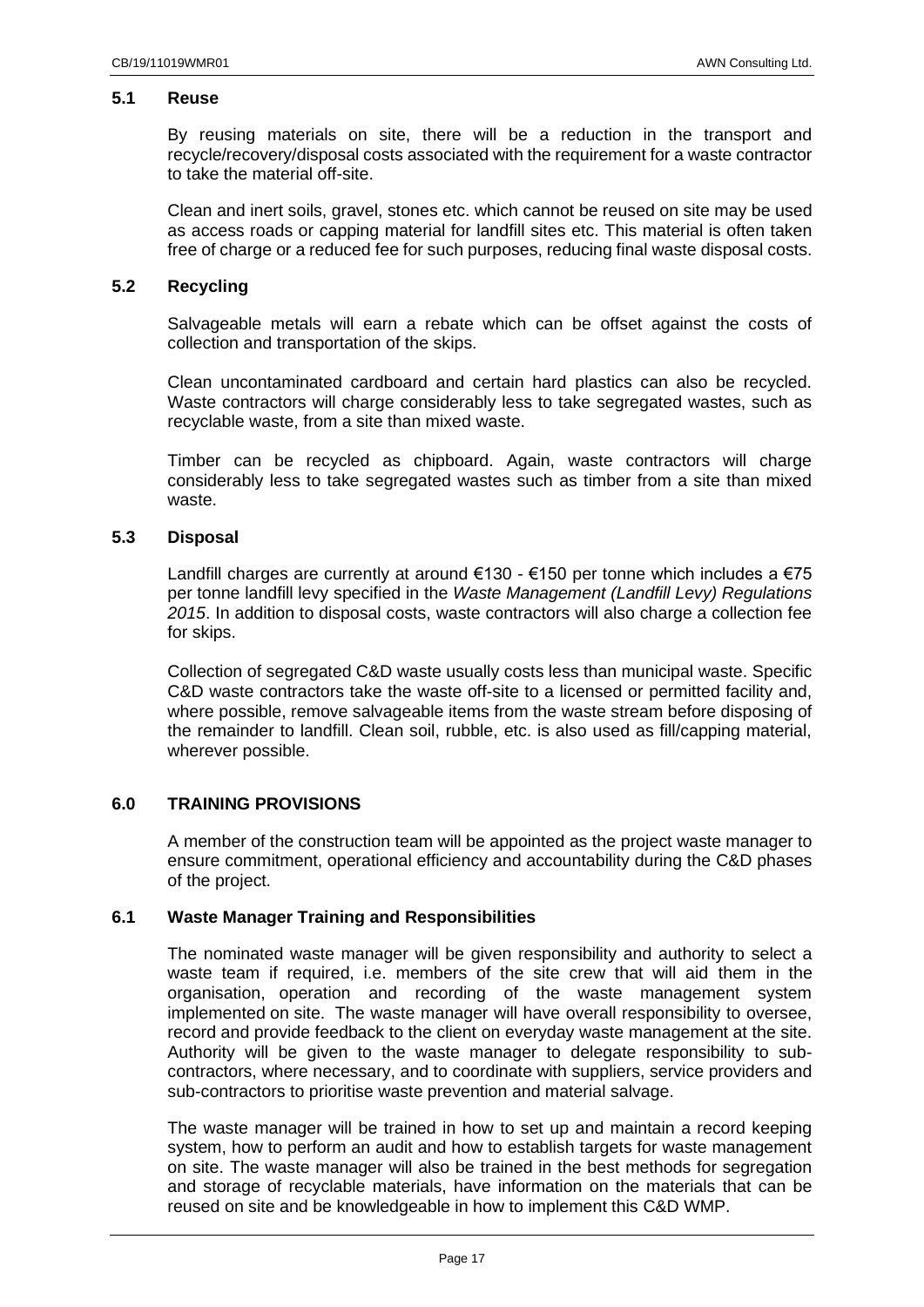## <span id="page-17-0"></span>**6.2 Site Crew Training**

Training of site crew is the responsibility of the waste manager and, as such, a waste training program will be organised. A basic awareness course will be held for all site crew to outline the C&D WMP and to detail the segregation of waste materials at source. This may be incorporated with other site training needs such as general site induction, health and safety awareness and manual handling.

This basic course will describe the materials to be segregated, the storage methods and the location of the Waste Storage Areas (WSAs). A sub-section on hazardous wastes will be incorporated into the training program and the particular dangers of each hazardous waste will be explained.

## <span id="page-17-1"></span>**7.0 DEMOLITION PROCEDURES**

The demolition stage will involve the demolition of the brick style building onsite. The demolition areas are identified in the planning drawings. A formal demolition plan including safety procedures will be prepared by the demolition contractor; however, in general, the following sequence of works will be followed during the demolition stage.

#### Check for Hazards

Prior to commencing works, buildings and structures to be demolished will be checked for any likely hazards including asbestos, asbestos-containing Materials, electric power lines or cables, gas reticulation systems, telecommunications, unsafe structures and fire and explosion hazards, e.g. combustible dust, chemical hazards, oil, fuels and contamination.

#### Removal of Components

All hazardous materials will be removed first. All components from within the buildings that can be salvaged will be removed next. This will primarily include metal however may also include timbers, doors, windows, wiring and metal ducting, etc.

## Removal of Roofing

Steel roof supports, beams etc. will be dismantled and taken away for recycling/salvage.

## Excavation of Services, Demolition of Walls and Concrete

Services will be removed from the ground and the breakdown of walls will be carried out once all salvageable or reusable materials have been taken from the buildings. Finally, any existing foundations and hard standing areas will be excavated.

## <span id="page-17-2"></span>**8.0 RECORD KEEPING**

Records should be kept for all waste material which leaves the site, either for reuse on another site, recycling or disposal. A recording system will be put in place to record the waste arising's on site.

A waste tracking log should be used to track each waste movement from the site. On exit from the site the waste collection vehicle driver should stop at the site office and sign out as a visitor and provide the security personnel or waste manager with a waste docket (or WTF for hazardous waste) for the waste load collected. At this time, the security personnel should complete and sign the Waste Tracking Register with the following information: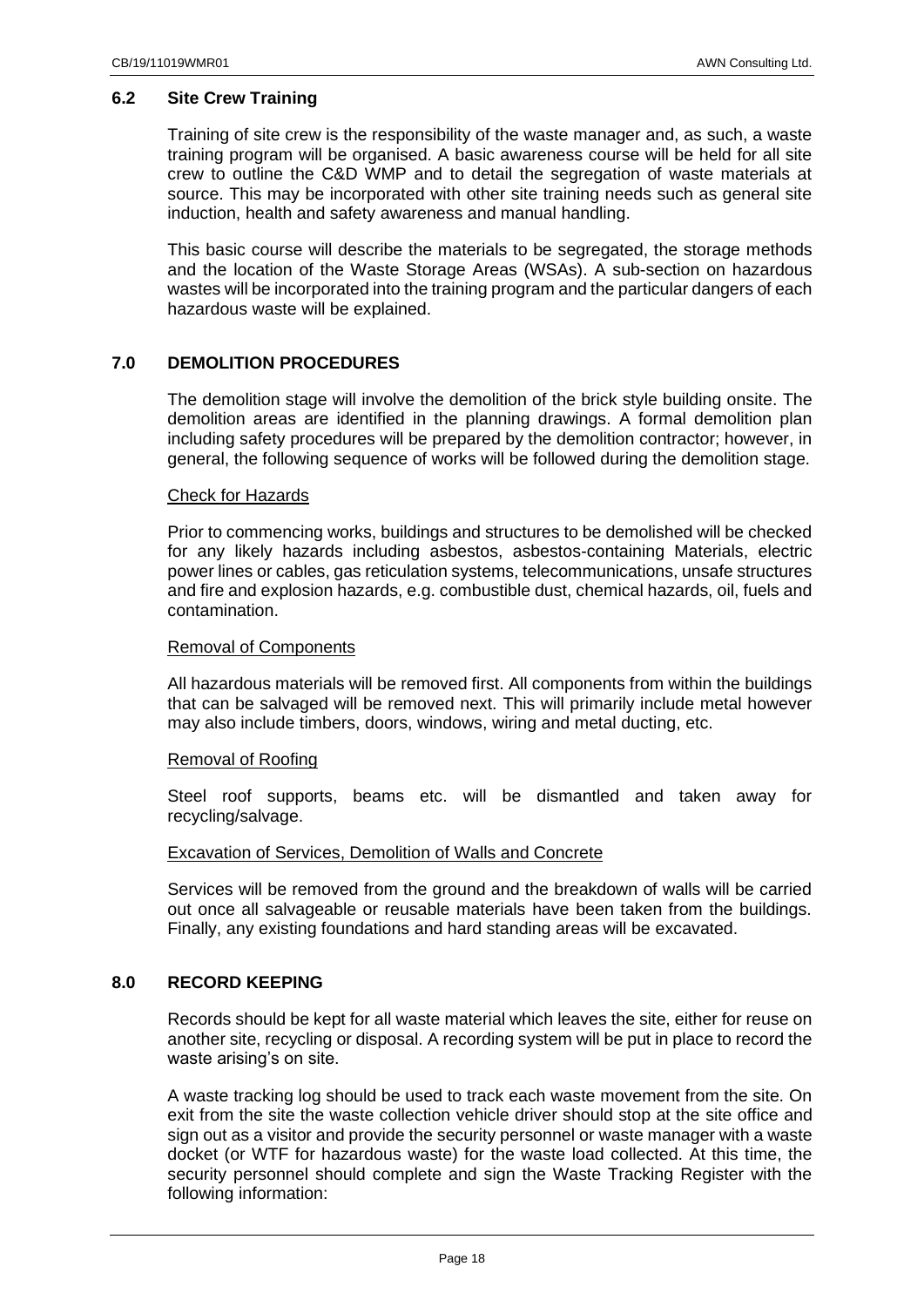- Date
- Time
- Waste Contractor
- Company waste contractor appointed by e.g. Contractor or subcontractor name
- Collection Permit No.
- Vehicle Reg.
- Driver Name
- Docket No.
- Waste Type
- EWC/LoW

The waste vehicle will be checked by security personal or the site waste officer to ensure it is has the waste collection permit no. displayed and a copy of the waste collection permit in the vehicle before they are allowed to remove the waste from the site.

The waste transfer dockets will be transferred to the site waste manager on a weekly basis and can be placed in the Waste Tracking Log file. This information will be forwarded onto the DLRCC Waste Regulation Unit when requested.

Alternatively, each subcontractor that has engaged their own waste contractor will be required to maintain a similar waste tracking log with the waste dockets/WTF maintained on file and available for inspection on site by the main contractor as required.

Waste receipts from the receiving waste facility will also be obtained by the site contractor(s) and retained.

A copy of the Waste Collection Permits, CORs, Waste Facility Permits and Waste Licences will be maintained on site at all times. Subcontractors who have engaged their own waste contractors, should provide the main contractor with a copy of the waste collection permits and COR/permit/licence for the receiving waste facilities and maintain a copy on file available for inspection on site as required.

## <span id="page-18-0"></span>**9.0 OUTLINE WASTE AUDIT PROCEDURE**

## <span id="page-18-1"></span>**9.1 Responsibility for Waste Audit**

The appointed waste manager will be responsible for conducting a waste audit at the site during the C&D phase of the development.

## <span id="page-18-2"></span>**9.2 Review of Records and Identification of Corrective Actions**

A review of all the records for the waste generated and transported off-site will be undertaken mid-way through the project. If waste movements are not accounted for, the reasons for this will be established in order to see if and why the record keeping system has not been maintained. The waste records will be compared with the established recovery/reuse/recycling targets for the site.

Each material type will be examined, in order to see where the largest percentage waste generation is occurring. The waste management methods for each material type will be reviewed in order to highlight how the targets can be achieved.

Waste management costs will also be reviewed.

Upon completion of the C&D phase, a final report will be prepared, summarising the outcomes of waste management processes adopted and the total recycling/reuse/recovery figures for the development.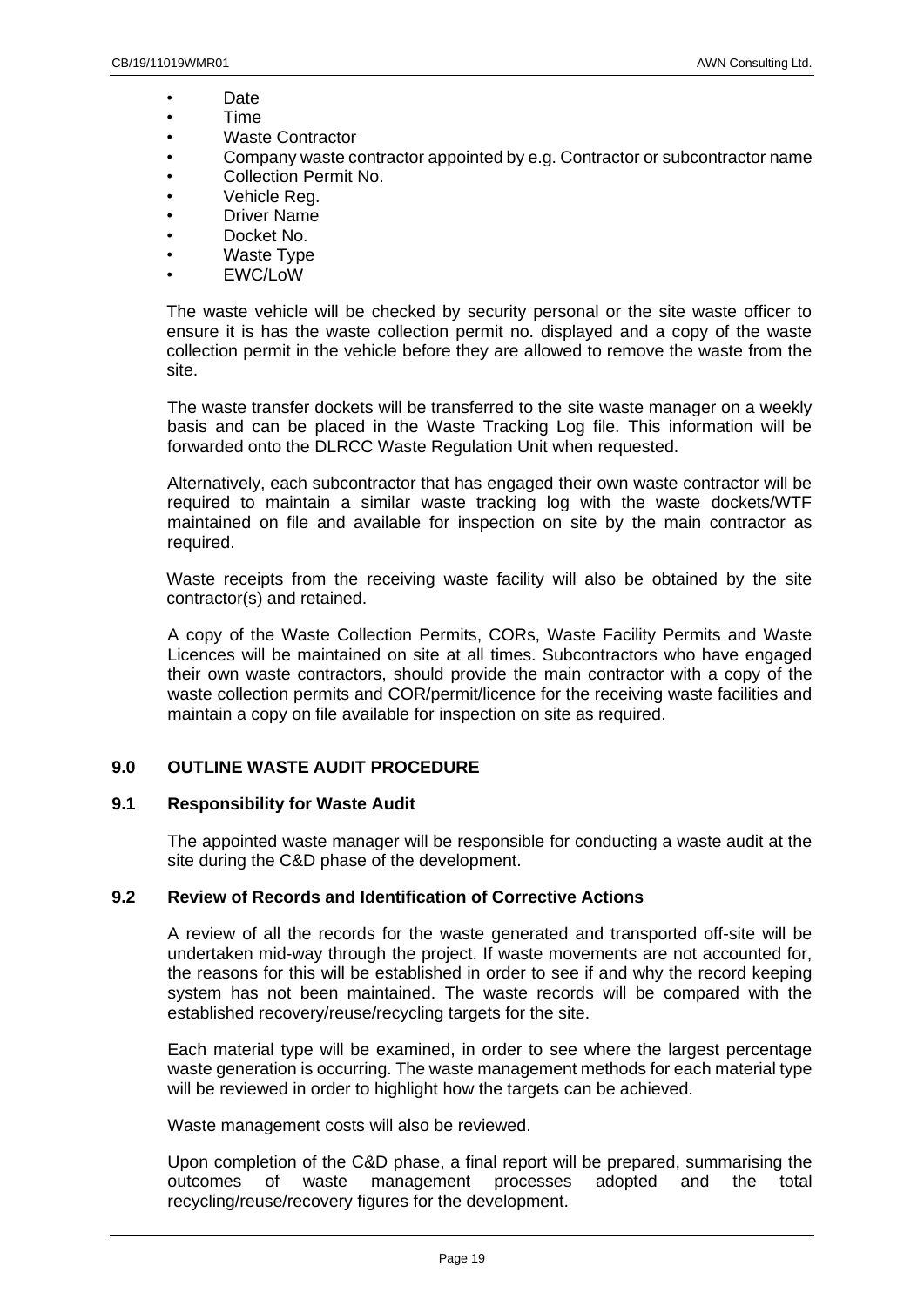## <span id="page-19-0"></span>**10.0 CONSULTATION WITH RELEVANT BODIES**

## <span id="page-19-1"></span>**10.1 Local Authority**

Once construction contractors have been appointed and prior to removal of any C&D waste materials offsite, details of the proposed destination of each waste stream will be provided to DLRCC.

DLRCC will also be consulted, as required, throughout the excavation and construction phases in order to ensure that all available waste reduction, reuse and recycling opportunities are identified and utilised and that compliant waste management practices are carried out.

## <span id="page-19-2"></span>**10.2 Recycling/Salvage Companies**

Companies that specialise in C&D waste management will be contacted to determine their suitability for engagement. Where a waste contractor is engaged, each company will be audited in order to ensure that relevant and up-to-date waste collection permits and facility COR/permits/licences are held. In addition, information regarding individual construction materials will be obtained, including the feasibility of recycling each material, the costs of recycling/reclamation and the means by which the wastes will be collected and transported off-site, and the recycling/reclamation process each material will undergo off site.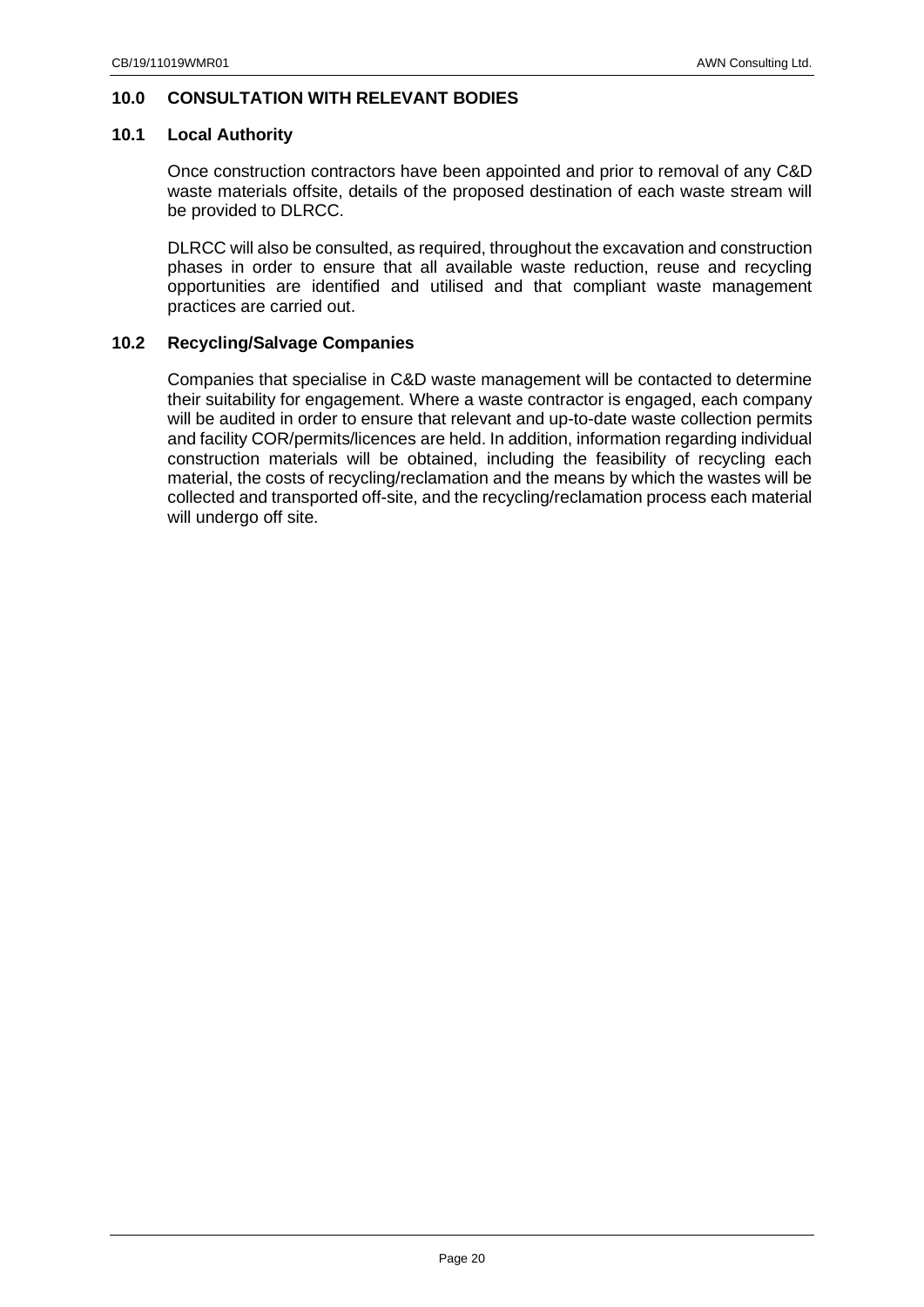## <span id="page-20-0"></span>**11.0 REFERENCES**

- 1. Waste Management Act 1996 (No. 10 of 1996) as amended. Sub-ordinate and associated legislation includes:
	- o European Communities (Waste Directive) Regulations 2011 (S.I. No. 126 of 2011) as amended.
	- o Waste Management (Collection Permit) Regulations 2007 (S.I. No. 820 of 2007) as amended.
	- o Waste Management (Facility Permit and Registration) Regulations 2007 (S.I No. 821 of 2007) as amended.
	- o Waste Management (Licensing) Regulations 2000 (S.I No. 185 of 2000) as amended.
	- o European Union (Packaging) Regulations 2014 (S.I. No. 282 of 2014) as amended.
	- o Waste Management (Planning) Regulations 1997 (S.I. No. 137 of 1997) as amended.
	- o Waste Management (Landfill Levy) Regulations 2015 (S.I. No. 189 of 2015)
	- o European Union (Waste Electrical and Electronic Equipment) Regulations 2014 (S.I. No. 149 of 2014)
	- o European Union (Batteries and Accumulators) Regulations 2014 (S.I. No. 283 of 2014) as amended.
	- o Waste Management (Food Waste) Regulations 2009 (S.I. No. 508 of 2009) as amended.
	- o European Union (Household Food Waste and Bio-waste) Regulations 2015 (S.I. No. 430 of 2015)
	- o Waste Management (Hazardous Waste) Regulations 1998 (S.I. No. 163 of 1998) as amended.
	- o Waste Management (Shipments of Waste) Regulations 2007 (S.I. No. 419 of 2007) as amended.
	- o The European Communities (Transfrontier Shipment of Hazardous Waste) Regulations 1988 (S.I. No. 248 of 1988)
	- o European Communities (Shipments of Hazardous Waste exclusively within Ireland) Regulations 2011 (S.I. No. 324 of 2011)
	- o European Union (Properties of Waste which Render it Hazardous) Regulations 2015 (S.I. No. 233 of 2015) as amended
- 2. Protection of the Environment Act 2003, (No. 27 of 2003) as amended.
- 3. Litter Pollution Act 1997 (S.I. No. 12 of 1997) as amended
- 4. Eastern-Midlands Region Waste Management Plan 2015 2021 (2015).
- 5. Department of Environment and Local Government (DoELG) *Waste Management – Changing Our Ways, A Policy Statement* (1998).
- 6. Forum for the Construction Industry *Recycling of Construction and Demolition Waste.*
- 7. Department of Communications, Climate Action and Environment (DCCAE), *Waste Action Plan for the Circular Economy - Ireland's National Waste Policy 2020-2025* (Sept 2020).
- 8. Department of Environment, Heritage and Local Government, *Best Practice Guidelines on the Preparation of Waste Management Plans for Construction and Demolition Projects* (2006).
- 9. FÁS and the Construction Industry Federation (CIF), *Construction and Demolition Waste Management – a handbook for Contractors and Site Managers* (2002).
- 10. Environmental Protection Agency (EPA) *'Best Practice Guidelines for the Preparation of Resource Management Plans for Construction & Demolition Projects'* Draft *(April 2021).*
- 11. Dún Laoghaire–Rathdown County Council (DLRCC), Dún Laoghaire–Rathdown County Council Development Plan 2016-2022 (2016)